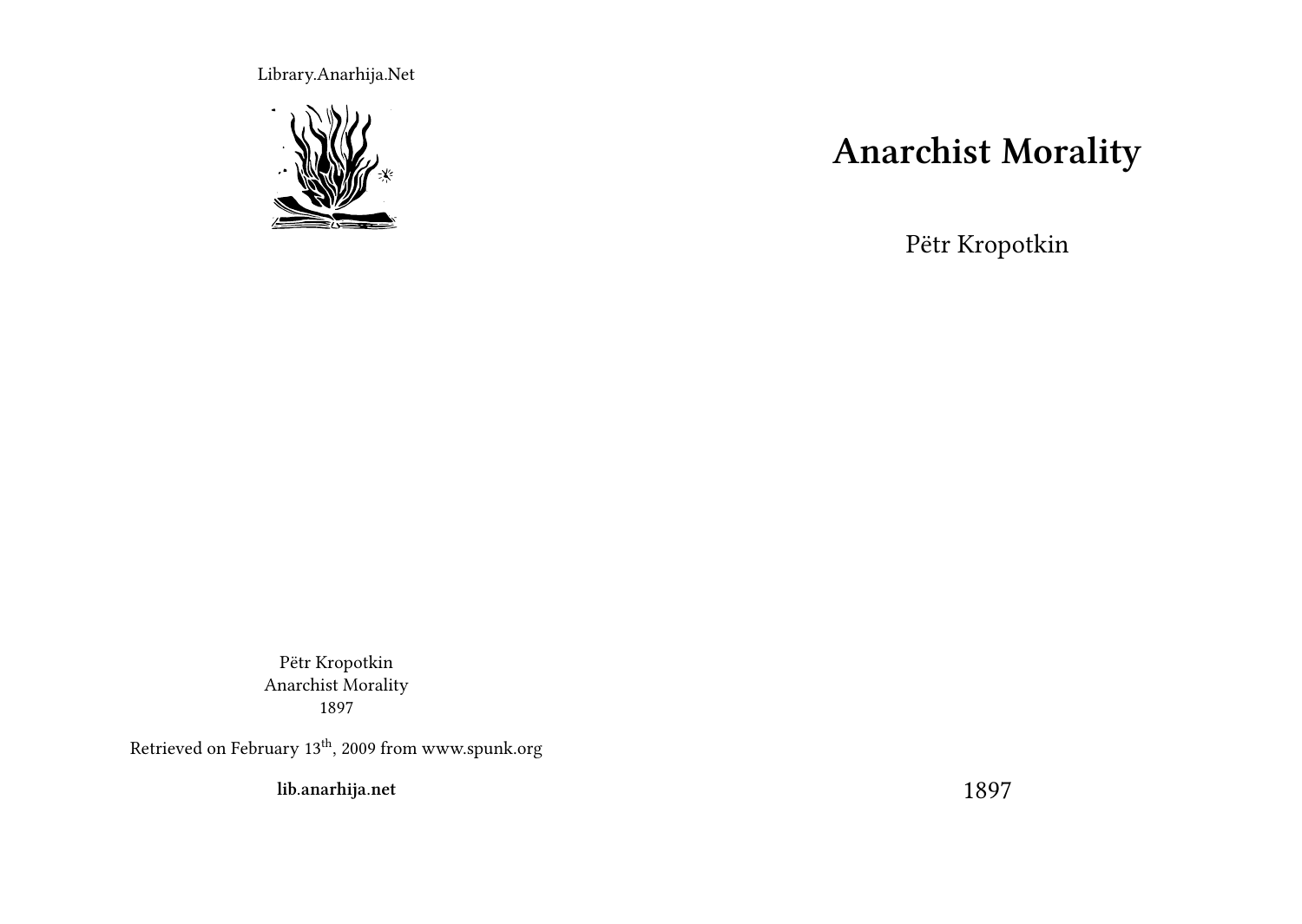# Contents

| Note For Anarchist Morality 3 |    |
|-------------------------------|----|
|                               |    |
|                               |    |
|                               | 12 |
| 13                            |    |
|                               |    |
|                               |    |
| 25                            |    |
| - 28                          |    |
|                               |    |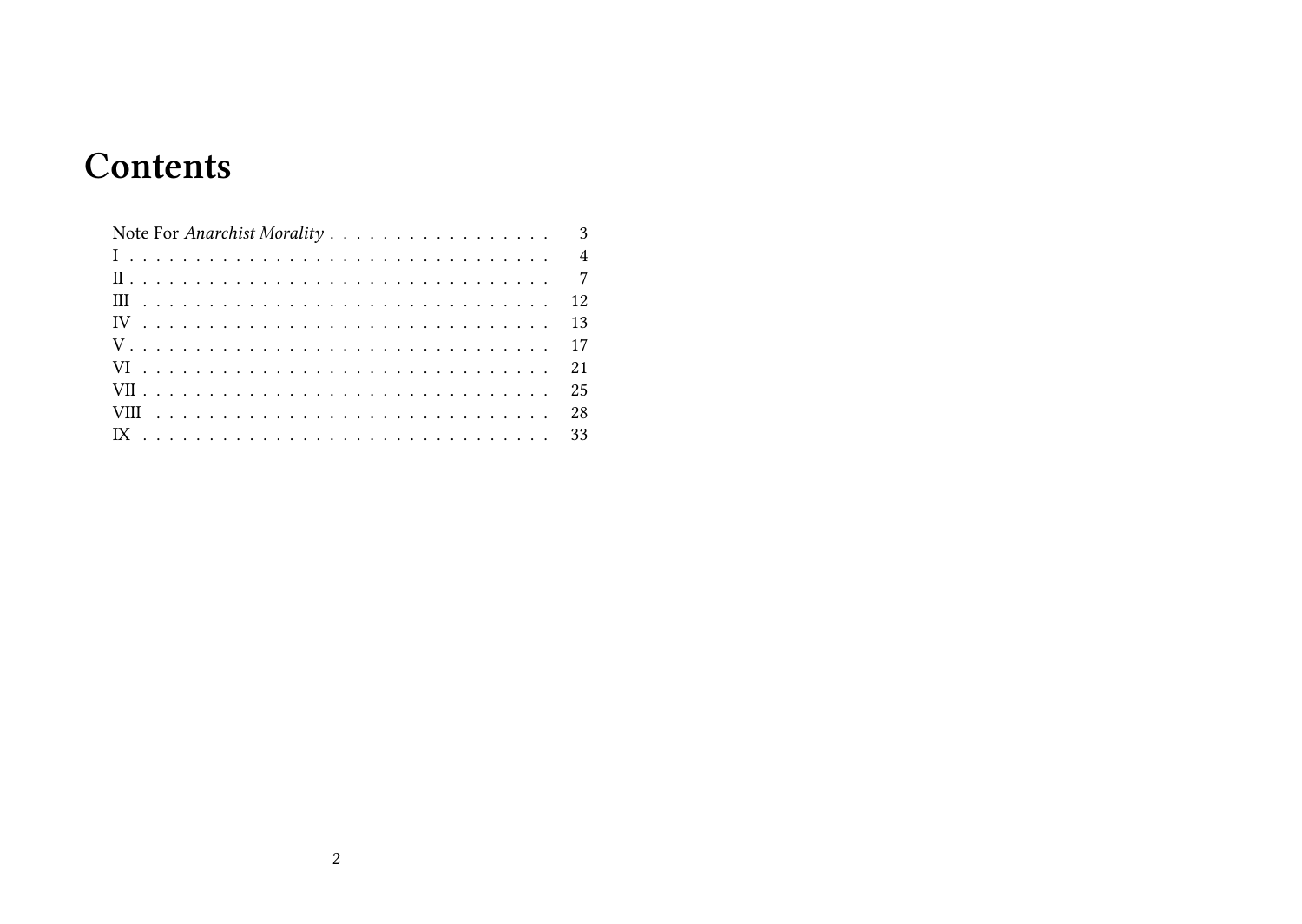#### **Note For** *Anarchist Morality*

This study of the origin and function of what we call "morality" was written for pamphlet publication as a result of an amusing situation. An anarchist who ran a store in England found that his comrades in the movement regarded it as perfectly right to take his goods without paying for them. "To each according to his need" seemed to them to justify letting those who were best able foot the bills. Kropotkin was appealed to, with the result that he not only condemned such doctrine, but was moved to write the comrades this sermon.

Its conception of morality is based on the ideas set forth in *Mutual Aid* and later developed in his *Ethics*. Here they are given special application to "right and wrong" in the business of social living. The job is done with fine feeling and with acute shafts at the shams of current morality.

Kropotkin sees the source of all so-called moral ideas in primitive superstitions. The real moral sense which guides our social behavior is instinctive, based on the sympathy and unity inherent in group life. Mutual aid is the condition of successful social living.The moral base is therefore the good old golden rule "Do to others as you would have others do to you in the same circumstances," — which disposed of the ethics of the shopkeeper's anarchist customers.

This natural moral sense was perverted, Kropotkin says, by the superstitions surrounding law, religion and authority, deliberately cultivated by conquerors, exploiters and priests for their own benefit. Morality has therefore become the instrument of ruling classes to protect their privileges.

He defends the morality of killing for the benefit of mankind as in the assassination of tyrants — but never for self. Love and hate he regards as greater social forces for controlling wrong-doing than punishment, which he rejects as useless and evil. Accountbook morality  $-$  doing right only to receive a benefit  $-$  he scores roundly, urging instead the satisfactions and joy of "sowing life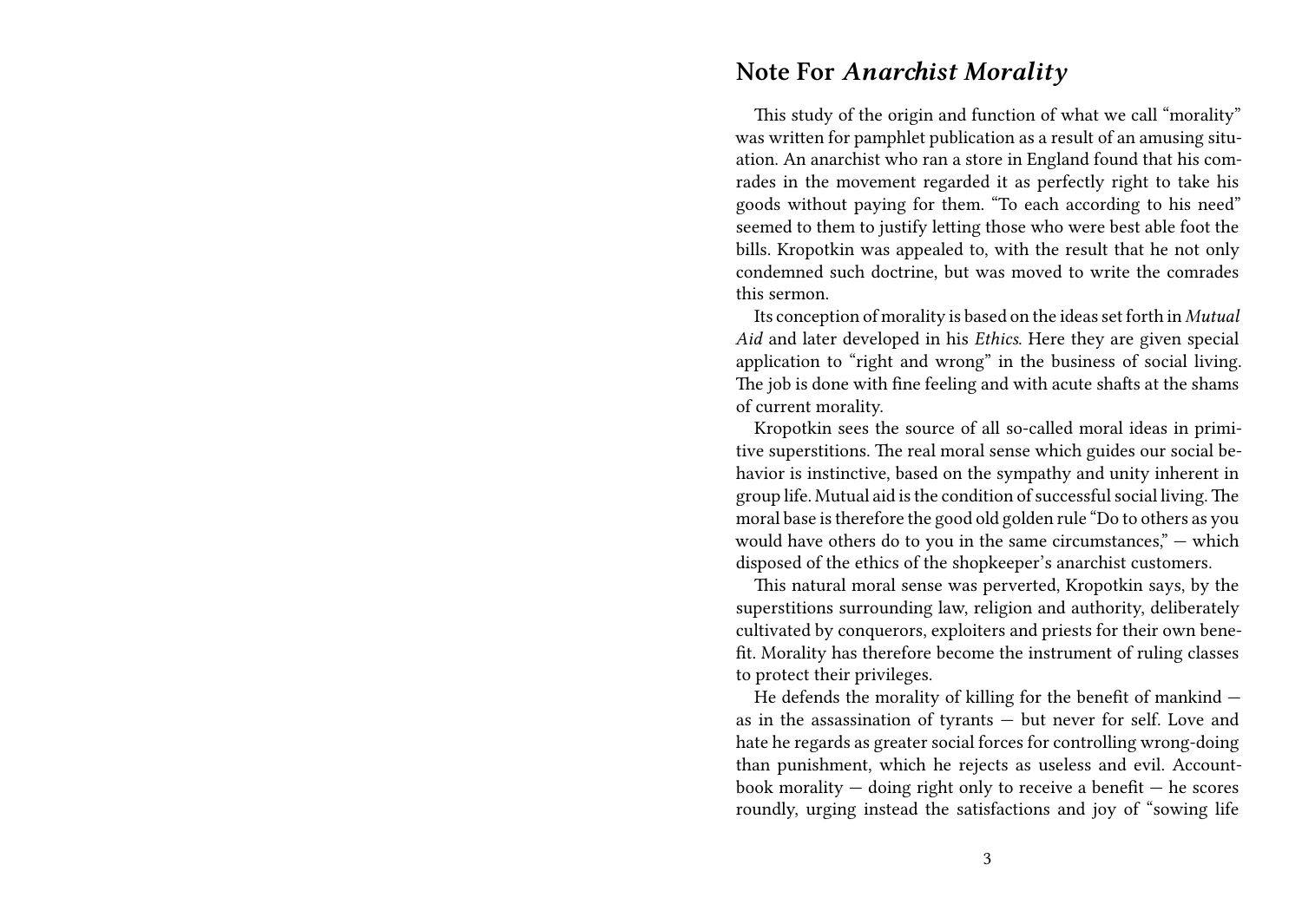around you" by giving yourself to the uttermost to your fellow-men. Not of course to do them good, in the spirit of philanthropy, but to be one with them, equal and sharing.

\* \* \*

# **I**

The history of human thought recalls the swinging of a pendulum which takes centuries to swing. After a long period of slumber comes a moment of awakening. Then thought frees herself from the chains with which those interested — rulers, lawyers, clerics — have carefully enwound her.

She shatters the chains. She subjects to severe criticism all that has been taught her, and lays bare the emptiness of the religious political, legal, and social prejudices amid which she has vegetated. She starts research in new paths, enriches our knowledge with new discoveries, creates new sciences.

But the inveterate enemies of thought — the government, the lawgiver, and the priest  $-$  soon recover from their defeat. By degrees they gather together their scattered forces, and remodel their faith and their code of laws to adapt them to the new needs. Then, profiting by the servility of thought and of character, which they themselves have so effectually cultivated; profiting, too, by the momentary disorganization of society, taking advantage of the laziness of some, the greed of others, the best hopes of many, they softly creep back to their work by first of all taking possession of childhood through education.

A child's spirit is weak. It is so easy to coerce it by fear. This they do. They make the child timid, and then they talk to him of the torments of hell. They conjure up before him the sufferings of the condemned, the vengeance of an implacable god. The next minute they will be chattering of the horrors of revolution, and using some

"Sow life around you. Take heed that if you deceive, lie, intrigue, cheat, you thereby demean yourself. belittle yourself, confess your own weakness beforehand, play the part of the slave of the harem who feels himself the inferior of his master. Do this if it so pleases you, but know that humanity will regard you as petty, contemptible and feeble, and treat you as such. Having no evidence of your strength, it will act towards you as one worthy of pity  $-$  and pity only. Do not blame humanity if of your own accord you thus paralyze your energies. Be strong on the other hand, and once you have seen unrighteousness and recognized it as such — inequity in life, a lie in science, or suffering inflicted by another — rise in revolt against the iniquity, the lie or the injustice.

"Struggle! To struggle is to live, and the fiercer the struggle the intenser the life. Then you will have lived; and a few hours of such life are worth years spent vegetating.

"Struggle so that all may live this rich, overflowing life. And be sure that in this struggle you will find a joy greater than anything else can give."

This is all that the science of morality can tell you. Yours is the choice.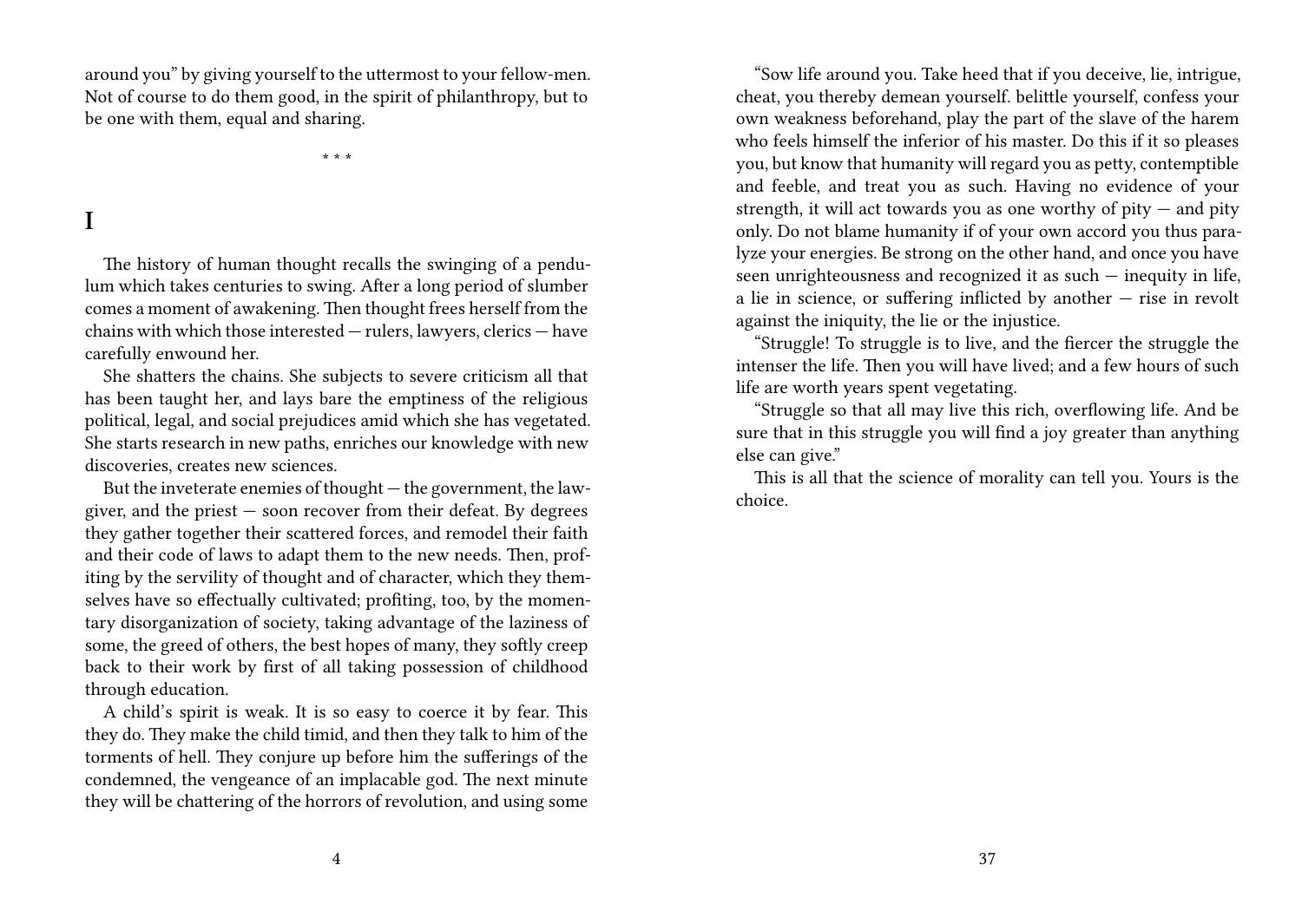you will soon end by breaking the harmony of the organism; you will be a sick person without will. The intensity of your life will decrease. In vain will you seek for compromises. Never more will you be the complete, strong, vigorous being you were when your acts were in accordance with the ideal conceptions of your brain.

There are epochs in which the moral conception changes entirely. A man perceives that what he had considered moral is the deepest immorality. In some instances it is a custom, a venerated tradition, that is fundamentally immoral. In others we find a moral system framed in the interests of a single class. We cast them overboard and raise the cry "Down with morality!" It becomes a duty to act "immorally."

Let us welcome such epochs for they are epochs of criticism.They are an infallible sign that thought is working in society. A higher morality has begun to be wrought out.

What this morality will be we have sought to formulate, taking as our basis the study of man and animal.

We have seen the kind of morality which is even now shaping itself in the ideas of the masses and of the thinkers. This morality will issue no commands. It will refuse once and for all to model individuals according to an abstract idea, as it will refuse to mutilate them by religion, law or government. It will leave to the individual man full and perfect liberty. It will be but a simple record of facts, a science. And this science will say to man: "If you are not conscious of strength within you, if your energies are only just sufficient to maintain a colorless, monotonous life, without strong impressions, without deep joys, but also without deep sorrows, well then, keep to the simple principles of a just equality. In relations of equality you will find probably the maximum of happiness possible to your feeble energies.

"But if you feel within you the strength of youth, if you wish to live, if you wish to enjoy a perfect, full and overflowing life — that is, know the highest pleasure which a living being can desire  $-$  be strong, be great, be vigorous in all you do.

excess of the revolutionists to make the child "a friend of order." The priest accustoms the child to the idea of law, to make it obey better what he calls the "divine law," and the lawyer prates of divine law, that the civil law may be the better obeyed.

And by that habit of submission, with which we are only too familiar, the thought of the next generation retains this religious twist, which is at once servile and authoritative, for authority and servility walk ever hand in hand. During these slumbrous interludes, morals are rarely discussed. Religious practices and judicial hypocrisy take their place. People do not criticize, they let themselves be drawn by habit, or indifference.They do not put themselves out for or against the established morality. They do their best to make their actions appear to accord with their professions.

All that was good, great, generous or independent in man, little by little becomes moss-grown; rusts like a disused knife. A lie becomes a virtue, a platitude a duty. To enrich oneself, to seize one's opportunities, to exhaust one's intelligence, zeal and energy, no matter how, become the watchwords of the comfortable classes, as well as of the crowd of poor folk whose ideal is to appear bourgeois. Then the degradation of the ruler and of the judge, of the clergy and of the more or less comfortable classes becomes so revolting that the pendulum begins to swing the other way.

Little by little, youth frees itself. It flings overboard its prejudices, and it begins to criticize. Thought reawakens, at first among the few; but insensibly the awakening reaches the majority. The impulse is given, the revolution follows. And each time the question of morality comes up again. "Why should I follow the principles of this hypocritical morality?" asks the brain, released from religious terrors. Why should any morality be obligatory?"

Then people try to account for the moral sentiment that they meet at every turn without having explained it to themselves. And they will never explain it so long as they believe it a privilege of human nature, so long as they do not descend to animals, plants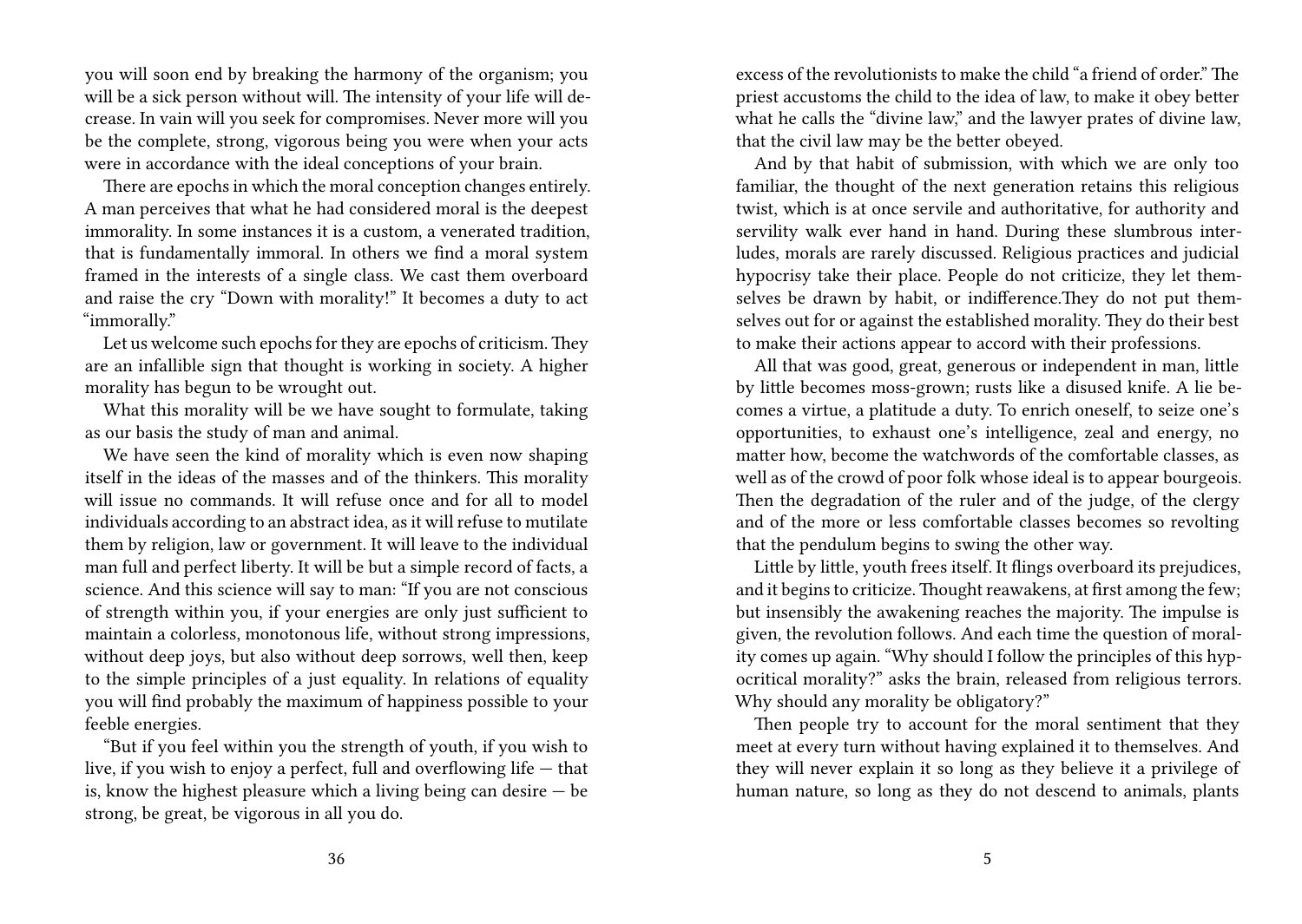and rocks to understand it. They seek the answer, however, in the science of the hour.

And, if we may venture to say so, the more the basis of conventional morality, or rather of the hypocrisy that fills its place is sapped, the more the moral plane of society is raised. It is above all at such times precisely when folks are criticizing and denying it, that moral sentiment makes the most progress. It is then that it grows, that it is raised and refined.

Years ago the youth of Russia were passionately agitated by this very question. "I will be immoral!" a young nihilist came and said to his friend, thus translating into action the thoughts that gave him no rest. "I will be immoral, and why should I not? Because the Bible wills it? But the Bible is only a collection of Babylonian and Hebrew traditions, traditions collected and put together like the Homeric poems, or as is being done still with Basque poems and Mongolian legends. Must I then go back to the state of mind of the half-civilized peoples of the East?

"Must I be moral because Kant tells me of a categoric imperative, of a mysterious command which comes to me from the depths of my own being and bids me be moral? But why should this 'categoric imperative' exercise a greater authority over my actions than that other imperative, which at times may command me to get drunk. A word, nothing but a word, like the words 'Providence,' or 'Destiny,' invented to conceal our ignorance.

"Or perhaps I am to be moral to oblige Bentham, who wants me to believe that I shall be happier if I drown to save a passerby who has fallen into the river than if I watched him drown?

"Or perhaps because such has been my education? Because my mother taught me morality? Shall I then go and kneel down in a church, honor the Queen, bow before the judge I know for a scoundrel, simply because our mothers, our good ignorant mothers, have taught us such a pack of nonsense? "I am prejudiced, — like everyone else. I will try to rid myself of prejudice! Even though immorality be distasteful, I will yet force myself to be immoral,

But without speaking of the heroic periods of mankind, taking everyday existence, is it life to live in disagreement with one's ideal?

Now-a-days it is often said that men scoff at the ideal. And it is easy to understand why. The word has so often been used to cheat the simple-hearted that a reaction is inevitable and healthy. We too should like to replace the word "ideal," so often blotted and stained, by a new word more in conformity with new ideas. But whatever the word, the fact remains; every human being has his ideal. Bismarck had his — however strange — government of blood and iron. Even every philistine has his ideal, however low. But besides these, there is the human being who has conceived a loftier ideal. The life of a beast cannot satisfy him. Servility, lying, bad faith, intrigue, inequality in human relations fill him with loathing. How can he in his turn become servile, be a liar, and intriguer, lord it over others? He catches a glimpse of how lovely life might be if better relations existed among men; he feels in himself the power to succeed in establishing these better relations with those he may meet on his way. He conceives what is called an ideal. Whence comes this ideal? How is it fashioned by heredity on one side and the impressions of life on the other? We know not. At most we could tell the story of it more or less truly in our own biographies. But it is an actual fact variable, progressive, open to outside influences but always living. It is a largely unconscious feeling of what would give the greatest amount of vitality, of the joy of life.

Life is vigorous, fertile. rich in sensation only on condition of answering to this feeling of the ideal. Act against this feeling, and you feel your life bent back on itself. It is no longer at one, it loses its vigor. Be untrue often to your ideal and you will end by paralyzing your will, your active energy. Soon you will no longer regain the vigor, the spontaneity of decision you formerly knew. You are a broken man.

Nothing mysterious in all this, once you look upon a human being as a compound of nervous and cerebral centers acting independently. Waver between the various feelings striving within you, and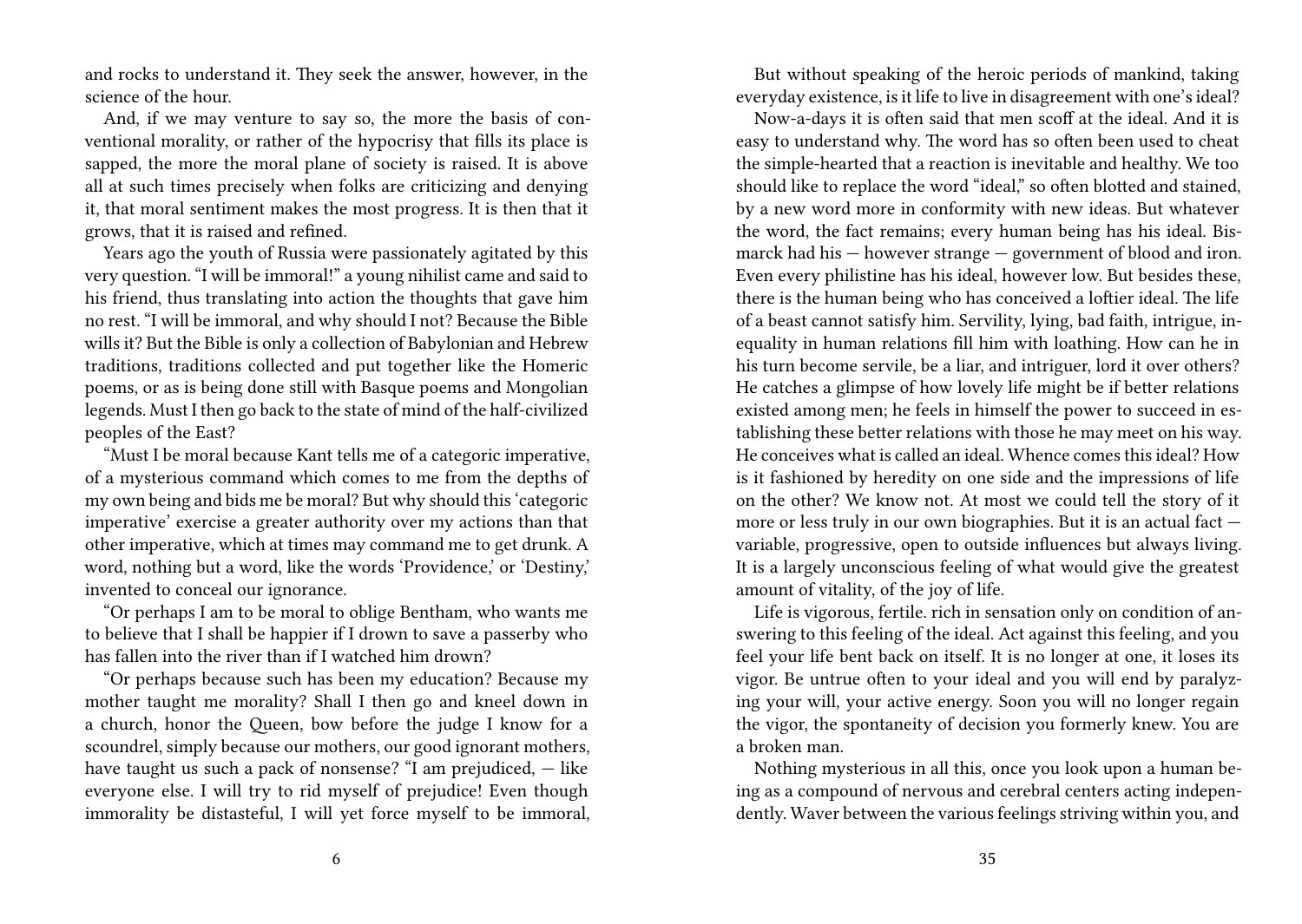dance, it is for a charity. When they ruin themselves with expensive dresses, it is to keep up the position of the aristocracy. When they do nothing, it is on principle.

"We need to help our fellows, to lend a hand to the coach laboriously dragged along by humanity; in any case, we buzz round it," says Guyau. This need of lending a hand is so great that it is found among all sociable animals, however low in the scale. What is all the enormous amount of activity spent uselessly in politics every day but an expression of the need to lend a hand to the coach of humanity, or at least to buzz around it .

Of course this "fecundity of will," this thirst for action, when accompanied by poverty of feeling and an intellect incapable of creation, will produce nothing but a Napoleon I or a Bismarck, wiseacres who try to force the world to progress backwards. While on the other hand, mental fertility destitute of well developed sensibility will bring forth such barren fruits as literary and scientific pedants who only hinder the advance of knowledge. Finally, sensibility unguided by large intelligence will produce such persons as the woman ready to sacrifice everything for some brute of a man, upon whom she pours forth all her love.

If life to be really fruitful, it must be so at once in intelligence, in feeling and in will. This fertility in every direction is life; the only thing worthy the name. For one moment of this life, those who have obtained a glimpse of it give years of vegetative existence. Without this overflowing life, a man is old before his time, an impotent being, a plant that withers before it has ever flowered.

"Let us leave to latter-day corruption this life that is no life," cries youth, the true youth full of sap that longs to live and scatter life around. Every time a society falls into decay, a thrust from such youth as this shatters ancient economic, and political and moral forms to make room for the upspringing of a new life. What matter if one or another fall in the struggle! Still the sap rises. For youth to live is to blossom whatever the consequences! It does not regret them.

as when I was a boy I forced myself to give up fearing the dark, the churchyard, ghosts and dead people — all of which I had been taught to fear.

"It will be immoral to snap a weapon abused by religion; I will do it, were it only to protect against the hypocrisy imposed on us in the name of a word to which the name morality has been given!"

Such was the way in which the youth of Russia reasoned when they broke with old-world prejudices, and unfurled this banner of nihilist or rather of anarchist philosophy: to bend the knee to no authority whatsoever, however respected; to accept no principle so long as it is unestablished by reason.

Need we add, that after pitching into the waste-paper basket the teachings of their fathers, and burning all systems of morality, the nihilist youth developed in their midst a nucleus of moral customs, infinitely superior to anything that their fathers had practiced under the control of the "Gospel," of the "Conscience," of the "Categoric Imperative," or of the "Recognized Advantage" of the utilitarian. But before answering the question, "Why am I to be moral?" let us see if the question is well put; let us analyze the motives of human action.

### **II**

When our ancestors wished to account for what led men to act in one way or another, they did so in a very simple fashion. Down to the present day, certain catholic images may be seen that represent this explanation. A man is going on his way, and without being in the least aware of it, carries a devil on his left shoulder and an angel on his right. The devil prompts him to do evil, the angel tries to keep him back. And if the angel gets the best of it and the man remains virtuous, three other angels catch him up and carry him to heaven. In this way everything is explained wondrously well.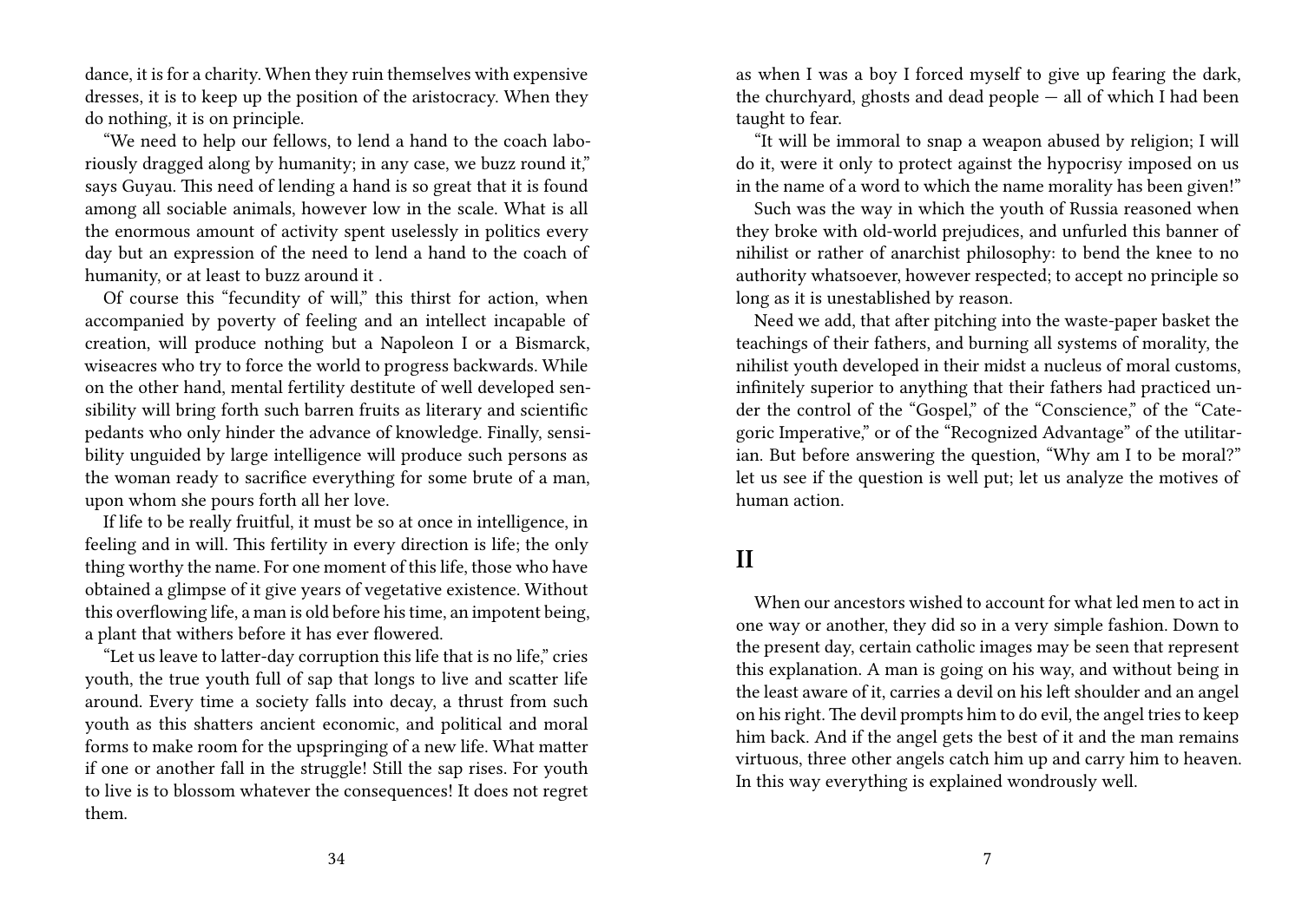Old Russian nurses full of such lore will tell you never to put a child to bed without unbuttoning the collar of its shirt. A warm spot at the bottom of the neck should be left bare, where the guardian angel may nestle. Otherwise the devil will worry the child even in its sleep.

These artless conceptions are passing away. But though the old words disappear, the essential idea remains the same.

Well brought up folks no longer believe in the devil, but as their ideas are no more rational than those of our nurses, they do but disguise devil and angel under a pedantic wordiness honored with the name of philosophy. They do not say "devil" nowadays, but "the flesh," or "the passions." The"angel" is replaced by the words "conscience" or "soul," by "reflection of the thought of a divine creator" or "the Great Architect," as the Free-Masons say. But man's action is still represented as the result of a struggle between two hostile elements. And a man is always considered virtuous just in the degree to which one of these two elements — the soul or conscience — is victorious over the other — the flesh or passions.

It is easy to understand the astonishment of our greatgrandfathers when the English philosophers, and later the Encyclopedists, began to affirm in opposition to these primitive ideas that the devil and the angel had nothing to do with human action, but that all acts of man, good or bad, useful or baneful, arise from a single motive: the lust for pleasure.

The whole religious confraternity, and, above all, the numerous sects of the pharisees shouted "immorality." They covered the thinkers with insult, they excommunicated them. And when later on in the course of the century the same ideas were again taken up by Bentham, John Stuart Mill, Tchernischevsky, and a host of others, and when these thinkers began to affirm and prove that egoism, or the lust for pleasure, is the true motive of all our actions, the maledictions redoubled. The books were banned by a conspiracy of silence; the authors were treated as dunces.

And yet what can be more true than the assertion they made?

Be strong. Overflow with emotional and intellectual energy, and you will spread your intelligence, your love, your energy of action broadcast among others! This is what all moral teaching comes to.

# **IX**

That which mankind admires in a truly moral man is his energy, the exuberance of life which urges him to give his intelligence, his feeling, his action, asking nothing in return.

The strong thinker, the man overflowing with intellectual life, naturally seeks to diffuse his ideas. There is no pleasure in thinking unless the thought is communicated to others. It is only the mentally poverty-stricken man, who after he has painfully hunted up some idea, carefully hides it that later on he may label it with his own name. The man of powerful intellect runs over with ideas; he scatters them by the handful. He is wretched if he cannot share them with others, cannot scatter them to the four winds, for in this is his life.

The same with regard to feeling. "We are not enough for ourselves: we have more tears than our own sufferings claim, more capacity for joy than our own existence can justify," says Guyau, thus summing up the whole question of morality in a few admirable lines, caught from nature. The solitary being is wretched, restless, because he cannot share his thoughts and feelings with others. When we feel some great pleasure, we wish to let others know that we exist, we feel, we love, we live, we struggle, we fight.

At the same time, we feel the need to exercise our will, our active energy. To act, to work has become a need for the vast majority of mankind. So much so that when absurd conditions divorce a man or woman from useful work, they invent something to do, some futile and senseless obligations whereby to open out a field for their active energy. They invent a theory, a religion, a "social duty"— to persuade themselves that they are doing something useful. When they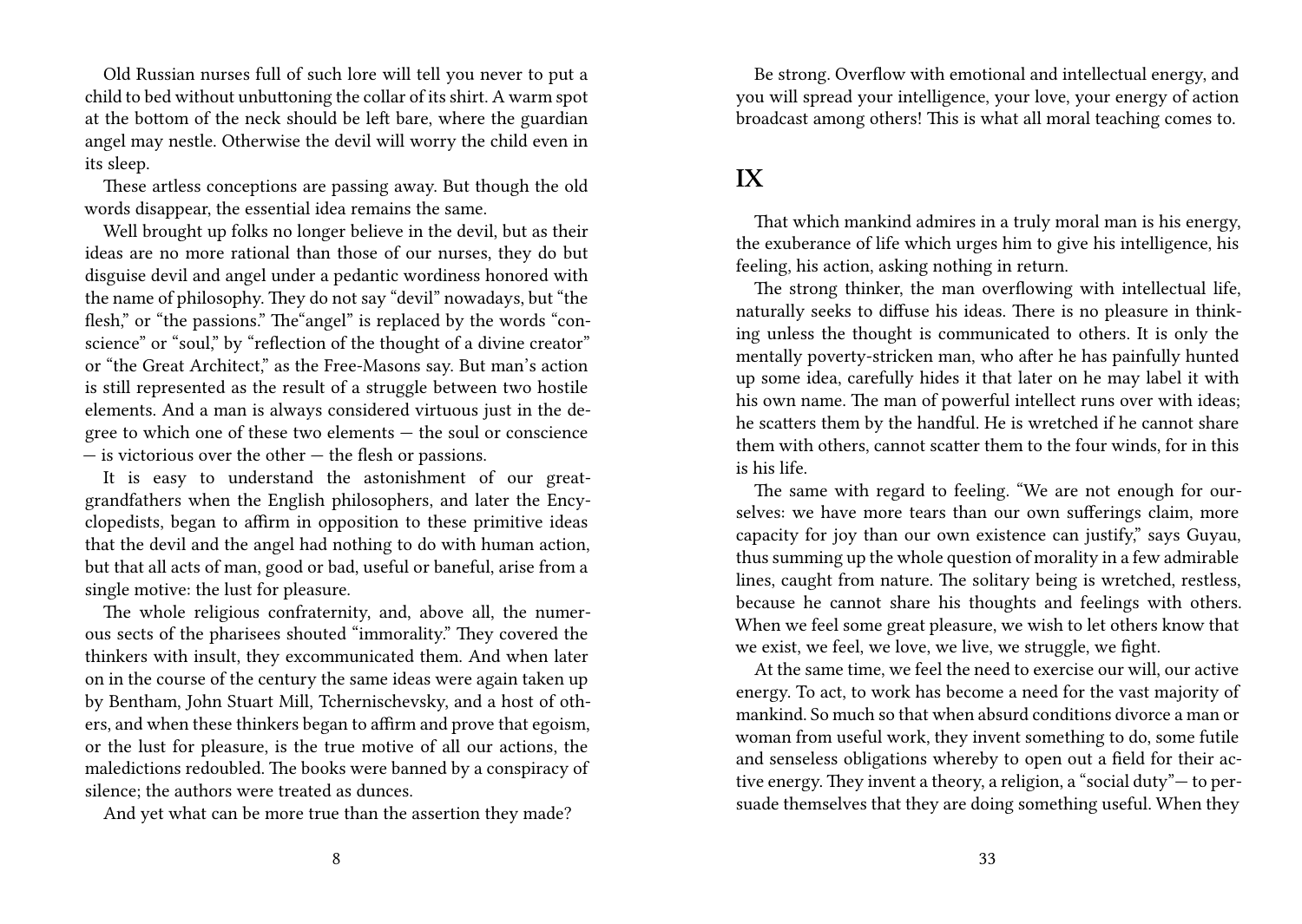Such men and women as these make true morality, the only morality worthy the name. All the rest is merely equality in relations. Without their courage, their devotion, humanity would remain besotted in the mire of petty calculations. It is such men and women as these who prepare the morality of the future, that which will come when our children have ceased to reckon, and have grown up to the idea that the best use for all energy, courage and love is to expend it where the need of such a force is most strongly felt.

Such courage, such devotion has existed in every age. It is to be met with among sociable animals. It is to be found among men, even during the most degraded epochs.

And religions have always sought to appropriate it, to turn it into current coin for their own benefit. In fact if religions are still alive, it is because — ignorance apart— they have always appealed to this very devotion and courage. And it is to this that revolutionists appeal.

The moral sentiment of duty which each man has felt in his life, and which it has been attempted to explain by every sort of mysticism, the unconsciously anarchist Guyau says, "is nothing but a superabundance of life, which demands to be exercised, to give itself; at the same time, it is the consciousness of a power."

All accumulated force creates a pressure upon the obstacles placed before it. Power to act is duty to act. And moral "obligation" of which so much has been said or written is reduced to the conception: the condition of the maintenance of life is its expansion.

"The plant cannot prevent itself from flowering. Sometimes to flower means to die. Never mind, the sap mounts the same," concludes the young anarchist philosopher.

It is the same with the human being when he is full of force and energy. Force accumulates in him. He expands his life. He gives without calculation, otherwise he could not live. If he must die like the flower when it blooms, never mind. The sap rises, if sap there be.

Here is a man who snatches its last mouthful of bread from a child. Every one agrees in saying that he is a horrible egoist, that he is guided solely by self-love.

But now here is another man, whom every one agrees to recognize as virtuous. He shares his last bit of bread with the hungry, and strips off his coat to clothe the naked. And the moralists, sticking to their religious jargon, hasten to say that this man carries the love of his neighbor to the point of self-abnegation, that he obeys a wholly different passion from that of the egoist. And yet with a little reflection we soon discover that however great the difference between the two actions in their result for humanity, the motive has still been the same. It is the quest of pleasure.

If the man who gives away his last shirt found no pleasure in doing so, he would not do it. If he found pleasure in taking bread from a child, he would do that but this is distasteful to him. He finds pleasure in giving, and so he gives. If it were not inconvenient to cause confusion by employing in a new sense words that have a recognized meaning, it might be said that in both cases the men acted under the impulse of their egoism. Some have actually said this, to give prominence to the thought and precision to the idea by presenting it in a form that strikes the imagination, and at the same time to destroy the myth which asserts that these two acts have two different motives. They have the same motive, the quest of pleasure, or the avoidance of pain, which comes to the same thing.

Take for example the worst of scoundrels: a Thiers, who massacres thirty-five thousand Parisians, or an assassin who butchers a whole family in order that he may wallow in debauchery. They do it because for the moment the desire of glory or of money gains in their minds the upper hand of every other desire. Even pity and compassion are extinguished for the moment by this other desire, this other thirst. They act almost automatically to satisfy a craving of their nature. Or again, putting aside the stronger passions, take the petty man who deceives his friends, who lies at every step to get out of somebody the price of a pot of beer, or from sheer love of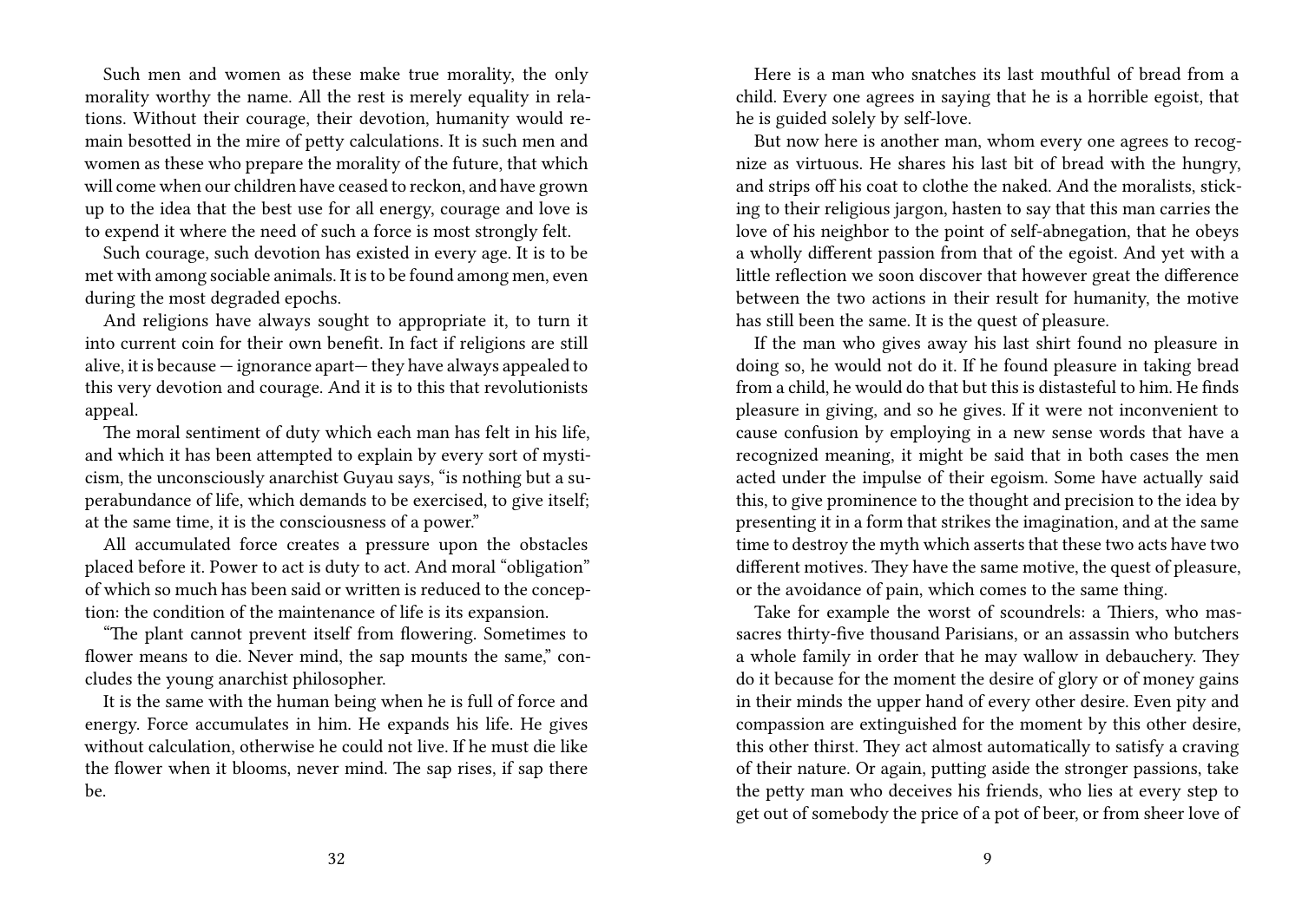brag, or from cunning. Take the employer who cheats his workmen to buy jewels for his wife or his mistress. Take any petty scoundrel you like. He again only obeys an impulse. He seeks the satisfaction of a craving, or he seeks to escape what would give him trouble.

We are almost ashamed to compare such petty scoundrels with one who sacrifices his whole existence to free the oppressed, and like a Russian nihilist mounts the scaffold. So vastly different for humanity are the results of these two lives; so much do we feel ourselves drawn towards the one and repelled by the other.

And yet were you to talk to such a martyr, to the woman who is about to be hanged, even just as she nears the gallows, she would tell you that she would not exchange either her life or her death for the life of the petty scoundrel who lives on the money stolen from his work-people. In her life, in the struggle against monstrous might, she finds her highest joys. Everything else outside the struggle, all the little joys of the bourgeois and his little troubles seem to her so contemptible, so tiresome, so pitiable! "You do not live, you vegetate," she would reply; "I have lived."

We are speaking of course of the deliberate, conscious acts of men, reserving for the present what we have to say about that immense series of unconscious, all but mechanical acts, which occupy so large a portion of our life. In his deliberate, conscious acts man always seeks what will give him pleasure.

One man gets drunk, and every day lowers himself to the condition of a brute because he seeks in liquor the nervous excitement that he cannot obtain from his own nervous system. Another does not get drunk; he takes no liquor, even though he finds it pleasant, because he wants to keep the freshness of his thoughts and the plentitude of his powers, that he may be able to taste other pleasures which he prefers to drink. But how does he act if not like the judge of good living who, after glancing at the menu of an elaborate dinner rejects one dish that he likes very well to eat his fill of another that he likes better.

muses around him. It is in the inventor who lives from day to day forgetting even his food, scarcely touching the bread with which perhaps some woman devoted to him feeds him like a child, while he follows out the intention he thinks destined to change the face of the world. It is in the ardent revolutionist to whom the joys of art, of science, even of family life, seem bitter, so long as they cannot be shared by all, and who works despite misery and persecution for the regeneration of the world. It is in the youth who, hearing of the atrocities of invasion, and taking literally the heroic legends of patriotism, inscribes himself in a volunteer corps and marches bravely through snow and hunger until he falls beneath the bullets. It was in the Paris street arab, with his quick intelligence and bright choice of aversions and sympathies, who ran to the ramparts with his little brother, stood steady amid the rain of shells, and died murmuring: "Long live the Commune!" It is in the man who is revolted at the sight of a wrong without waiting to ask what will be its result to himself, and when all backs are bent stands up to unmask the iniquity and brand the exploiter, the petty despot of a factory or great tyrant of an empire. Finally it is in all those numberless acts of devotion less striking and therefore unknown and almost always misprized, which may be continually observed, especially among women, if we will take the trouble to open our eyes and notice what lies at the very foundation of human life, and enables it to enfold itself one way or another in spite of the exploitation and oppression it undergoes.

Such men and women as these, some in obscurity, some within a larger arena, creates the progress of mankind. And mankind is aware of it. This is why it encompasses such lives with reverence, with myths. It adorns them, makes them the subject of its stories, songs, romances. It adores in them the courage, goodness, love and devotion which are lacking in most of us. It transmits their memory to the young. It recalls even those who have acted only in the narrow circle of home and friends, and reveres their memory in family tradition.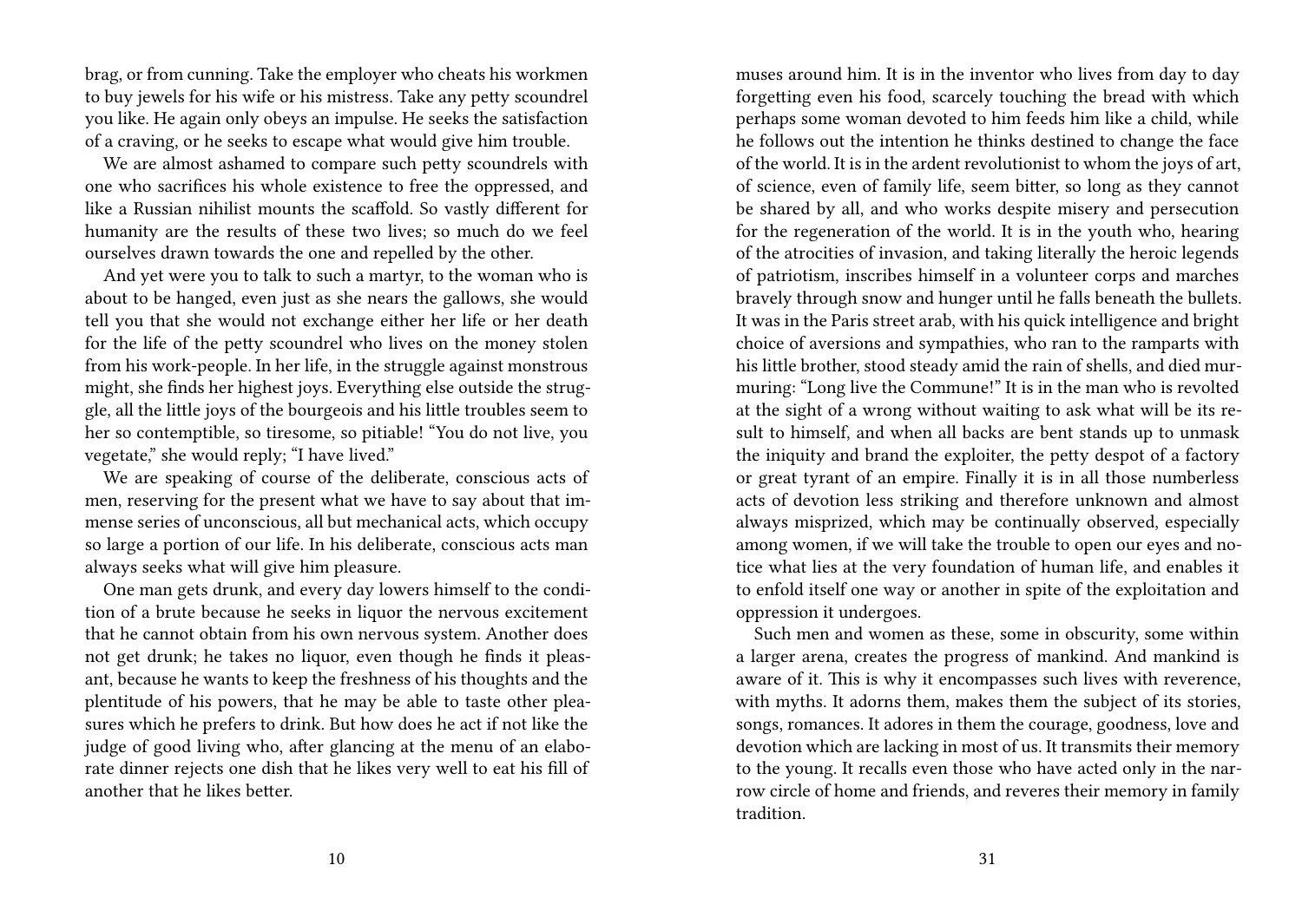to us good or bad. A man deceives his friends. It is his bent, his character to do so. Very well, it is our character, our bent to despise liars. And as this is our character, let us be frank. Do not let us rush and press him to our bosom or cordially shake hands with him, as is sometimes done today. Let us vigorously oppose our active passion to his.

This is all we have the right to do, this is all the duty we have to perform to keep up the principle of equality in society. It is the principle of equality in practice. But what of the murderer, the man who debauches children? The murderer who kills from sheer thirst for blood is excessively rare. He is a madman to be cured or avoided. As for the debauchee, let us first of all look to it that society does not pervert our children's feelings, then we shall have little to fear from rakes. All this it must be understood is not completely applicable until the great sources of moral depravity  $-$  capitalism, religion, justice, government  $-$  shall have ceased to exist. But the greater part of it may be put in practice from this day forth. It is in practice already.

And yet if societies knew only this principle of equality; if each man practiced merely the equity of a trader, taking care all day long not to give others anything more than he was receiving from them, society would die of it. The very principle of equality itself would disappear from our relations. For, if it is to be maintained, something grander, more lovely, more vigorous than mere equity must perpetually find a place in life.

And this greater than justice is here.

Until now humanity has never been without large natures overflowing with tenderness, with intelligence, with goodwill, and using their feeling, their intellect, their active force in the service of the human race without asking anything in return.

This fertility of mind, of feeling or of goodwill takes all possible forms. It is in the passionate seeker after truth, who renounces all other pleasures to throw his energy into the search for what he believes true and right contrary to the affirmations of the ignora-

When a woman deprives herself of her last piece of bread to give it to the first comer, when she takes off her own scanty rags to cover another woman who is cold, while she herself shivers on the deck of a vessel, she does so because she would suffer infinitely more in seeing a hungry man, or a woman starved with cold, than in shivering or feeling hungry herself. She escapes a pain of which only those who have felt it know the intensity.

When the Australian, quoted by Guyau, wasted away beneath the idea that he has not yet revenged his kinsman's death; when he grows thin and pale, a prey to the consciousness of his cowardice, and does not return to life till he has done the deed of vengeance, he performs this action, a heroic one sometimes, to free himself of a feeling which possesses him, to regain that inward peace which is the highest of pleasures.

When a troupe of monkeys has seen one of its members fall in consequence of a hunter's shot, and comes to besiege his tent and claim the body despite the threatening gun; when at length the Elder of the band goes right in, first threatens the hunter, then implores him, and finally by his lamentations induces him to give up the corpse, which the groaning troupe carry off into the forest, these monkeys obey a feeling of compassion stronger than all considerations of personal security. This feeling in them exceeds all others. Life itself loses its attraction for them while they are not sure whether they can restore life to their comrade or not. This feeling becomes so oppressive that the poor brutes do everything to get rid of it.

When the ants rush by thousands into the flames of the burning ant-hill, which that evil beast, man, has set on fire, and perish by hundreds to rescue their larvae, they again obey a craving to save their offspring. They risk everything for the sake of bringing away the larvae that they have brought up with more care than many women bestow on their children.

To seek pleasure, to avoid pain, is the general line of action (some would say law) of the organic world.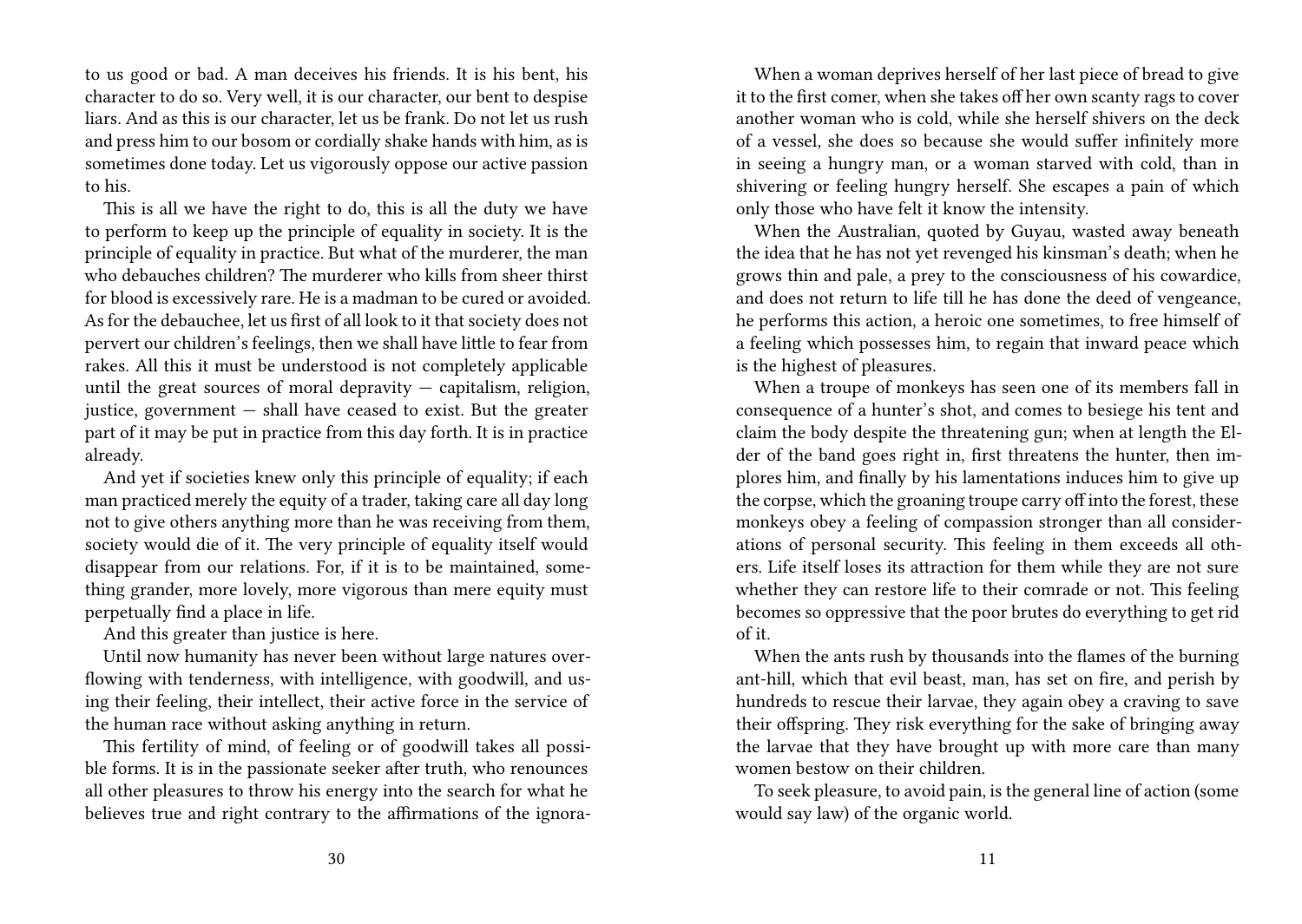Without this quest of the agreeable, life itself would be impossible. Organisms would disintegrate, life cease.

Thus whatever a man's actions and line of conduct may be, he does what he does in obedience to a craving of his nature. The most repulsive actions, no less than actions which are indifferent or most attractive, are all equally dictated by a need of the individual who performs them. Let him act as he may, the individual acts as he does because he finds a pleasure in it, or avoids, or thinks he avoids, a pain.

Here we have a well-established fact. Here we have the essence of what has been called the egoistic theory.

Very well, are we any better off for having reached this general conclusion?

Yes, certainly we are. We have conquered a truth and destroyed a prejudice which lies at the root of all prejudices. All materialist philosophy in its relation to man is implied in this conclusion. But does it follow that all the actions of the individual are indifferent, as some have hastened to conclude? This is what we have now to see.

# **III**

We have seen that men's actions (their deliberate and conscious actions, for we will speak afterwards of unconscious habits) all have the same origin. Those that are called virtuous and those that are designated as vicious, great devotions and petty knaveries, acts that attract and acts that repel, all spring from a common source. All are performed in answer to some need of the individual's nature. all have for their end the quest of pleasure, the desire to avoid pain.

We have seen this in the last section, which is but a very succinct summary of a mass of facts that might be brought forward in support of this view. It is easy to understand how this explanation makes those still imbued with religious principles cry out. It leaves

those who assume the right to treat their fellows otherwise than they would be treated themselves; against those who, not themselves wishing to be deceived, exploited, prostituted or ill-used, yet behave thus to others. Lying, and brutality are repulsive, we have said, not because they are disapproved by codes of morality, but because such conduct revolts the sense of equality in everyone to whom equality is not an empty word. And above all does it revolt him who is a true anarchist in his way of thinking and acting.

If nothing but this simple, natural, obvious principle were generally applied in life, a very lofty morality would be the result; a morality comprising all that moralists have taught.

The principle of equality sums up the teachings of moralists. But it also contains something more. This something more is respect for the individual. By proclaiming our morality of equality, or anarchism, we refuse to assume a right which moralists have always taken upon themselves to claim, that of mutilating the individual in the name of some ideal. We do not recognize this right at all, for ourselves or anyone else.

We recognize the full and complete liberty of the individual; we desire for him plentitude of existence, the free development of all his faculties. We wish to impose nothing upon him; thus returning to the principle which Fourier placed in opposition to religious morality when he said:

"Leave men absolutely free. Do not mutilate them as religions have done enough and to spare. Do not fear even their passions. In a free society these are not dangerous."

Provided that you yourself do not abdicate your freedom, provided that you yourself do not allow others to enslave you; and provided that to the violent and anti-social passions of this or that person you oppose your equally vigorous social passions, you have nothing to fear from liberty.

We renounce the idea of mutilating the individual in the name of any ideal whatsoever. All we reserve to ourselves is the frank expression of our sympathies and antipathies towards what seems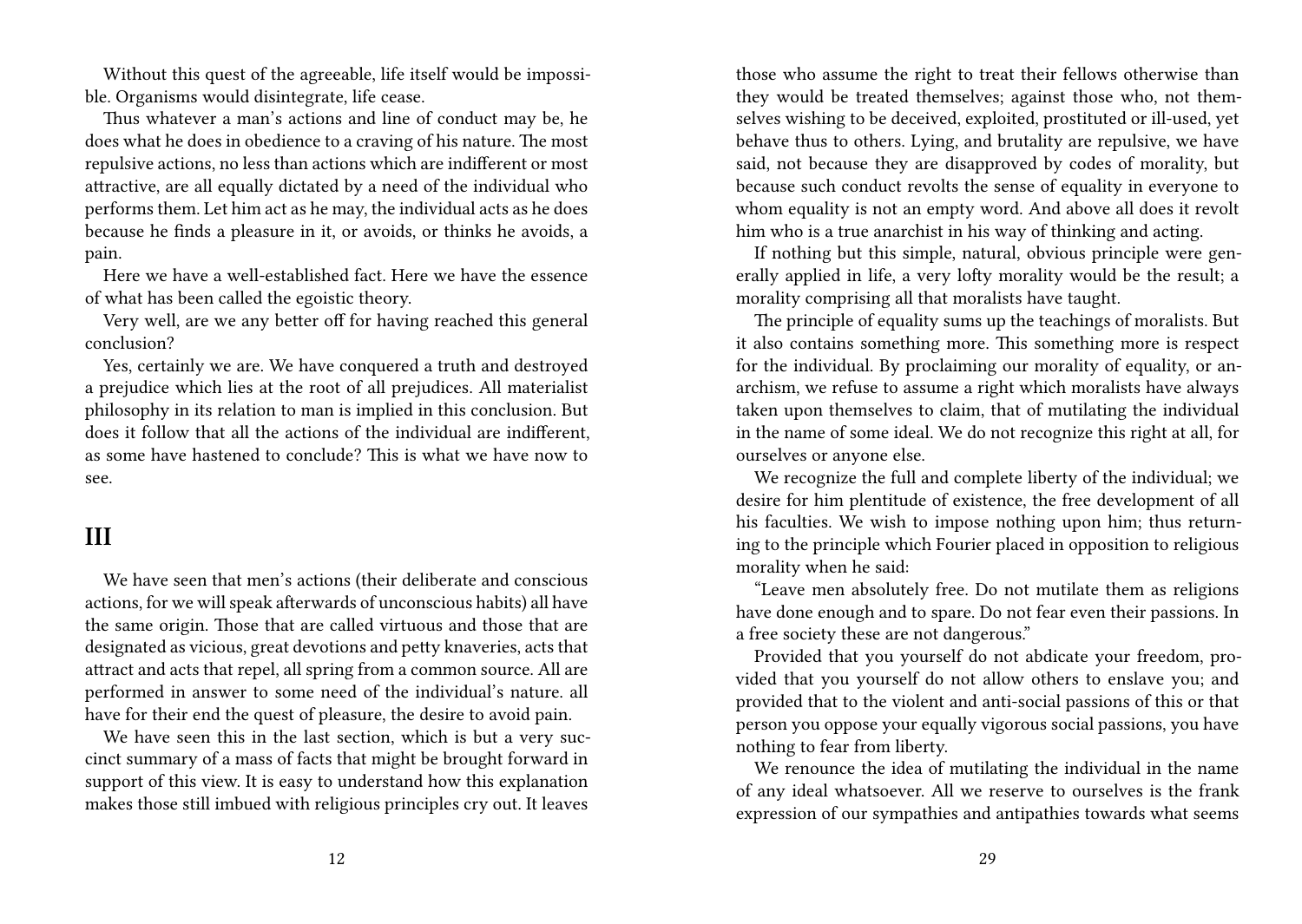appear before that long series of infamies committed in the name of law. It is these we hate.

At the present day our feelings are continually thus divided. We feel that all of us are more or less, voluntarily or involuntarily, abettors of this society. We do not dare to hate. Do we even dare to love? In a society based on exploitation and servitude human nature is degraded.

But as servitude disappears we shall regain our rights. We shall feel within ourselves strength to hate and to love, even in such complicated cases as that we have just cited.

In our daily life we do already give free scope to our feelings of sympathy or antipathy; we are doing so every moment. We all love moral strength we all despise moral weakness and cowardice. Every moment our words, looks, smiles express our joy in seeing actions useful to the human race, those which we think good. Every moment our looks and words show the repugnance we feel towards cowardice, deceit, intrigue, want of moral courage. We betray our disgust, even when under the influence of a worldly education we try to hide our contempt beneath those lying appearances which will vanish as equal relations are established among us.

This alone is enough to keep the conception of good and ill at a certain level and to communicate it one to another.

It will be still more efficient when there is no longer judge or priest in society, when moral principles have lost their obligatory character and are considered merely as relations between equals.

Moreover, in proportion to the establishment of these relations, a loftier moral conception will arise in society. It is this conception which we are about to analyze.

## **VIII**

Thus far our analysis has only set forth the simple principles of equality. We have revolted and invited others to revolt against no room for the supernatural. It throws over the idea of an immortal soul. If man only acts in obedience to the needs of his nature, if he is, so to say, but a "conscious automaton," what becomes of the immortal soul? What of immortality, that last refuge of those who have known too few pleasures and too many sufferings, and who dream of finding some compensation in another world?

It is easy to understand how people who have grown up in prejudice and with but little confidence in science, which has so often deceived them, people who are led by feeling rather than thought, reject an explanation which takes from them their last hope.

## **IV**

Mosaic, Buddhist, Christian and Mussulman theologians have had recourse to divine inspiration to distinguish between good and evil. They have seen that man, be he savage or civilized, ignorant or learned, perverse or kindly and honest, always knows if he is acting well or ill, especially always knows if he is acting ill. And as they have found no explanation of this general fact, they have put it down to divine inspiration. Metaphysical philosophers, on their side, have told us of conscience, of a mystic "imperative," and, after all, have changed nothing but the phrases.

But neither have known how to estimate the very simple and very striking fact that animals living in societies are also able to distinguish between good and evil, just as man does. Moreover, their conceptions of good and evil are of the same nature as those of man. Among the best developed representatives of each separate class, fish, insects, birds, mammals,— they are even identical.

Forel, that inimitable observer of ants, has shown by a mass of observations and facts that when an ant who has her crop well filled with honey meets other ants with empty stomachs, the latter immediately ask her for food. And amongst these little insects it is the duty of the satisfied ant to disgorge the honey that her hun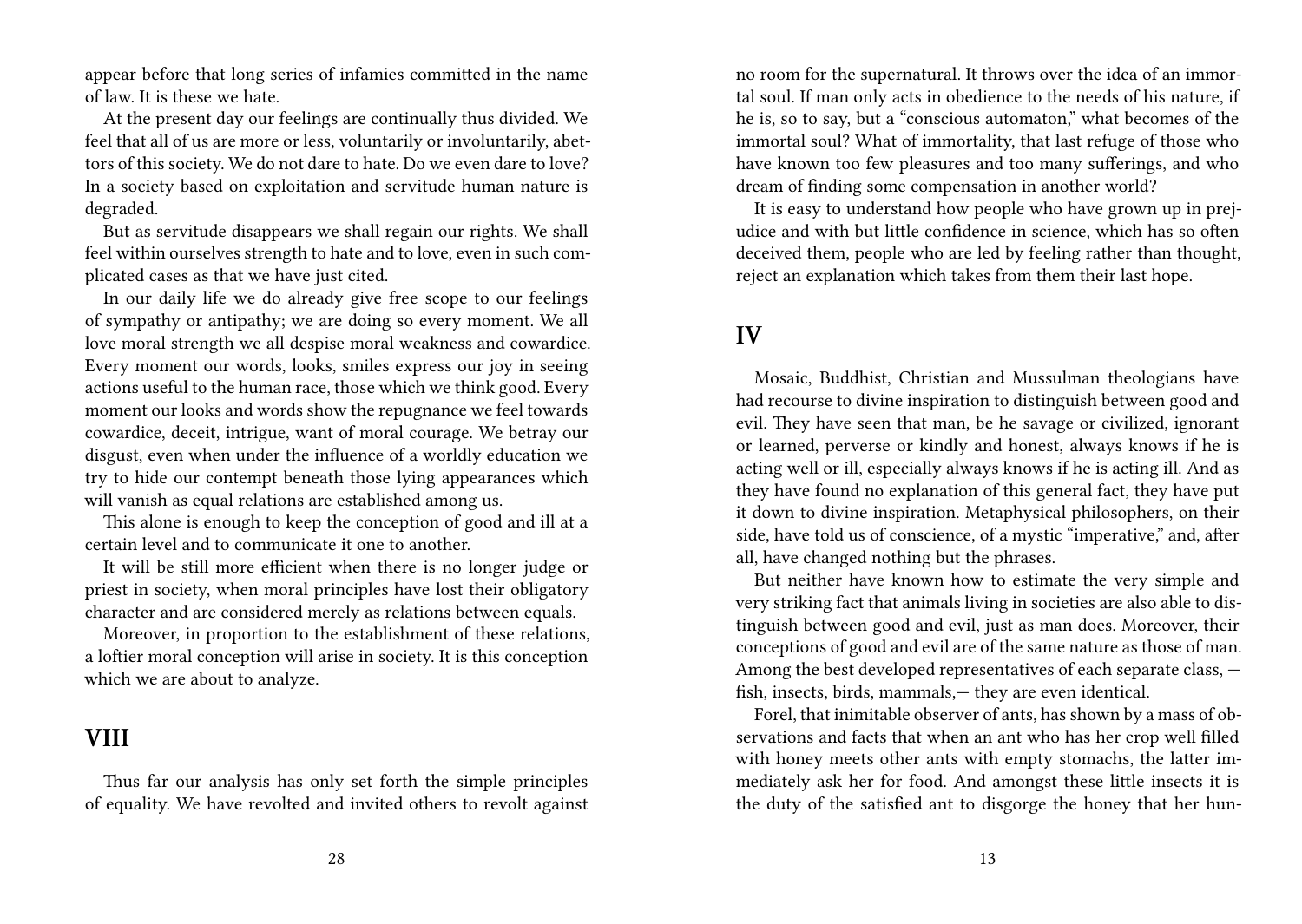gry friends may also be satisfied. Ask the ants if it would be right to refuse food to other ants of the same anthill when one has had oneUs share. They will answer, by actions impossible to mistake, that it would be extremely wrong. So selfish an ant would be more harshly treated than enemies of another species. If such a thing happens during a battle between two different species, the ants would stop fighting to fall upon their selfish comrade. This fact has been proved by experiments which exclude all doubt.

Or again, ask the sparrows living in your garden if it is right not to give notice to all the little society when some crumbs are thrown out, so that all may come and share in the meal. Ask them if that hedge sparrow has done right in stealing from his neighbor's nest those straws he had picked up, straws which the thief was too lazy to go and collect himself. The sparrows will answer that he is very wrong, by flying at the robber and pecking him.

Or ask the marmots if it is right for one to refuse access to his underground storehouse to other marmots of the same colony. they will answer that it is very wrong, by quarrelling in all sorts of ways with the miser.

Finally, ask primitive man if it is right to take food in the tent of a member of the tribe during his absence. He will answer that, if the man could get his food for himself, it was very wrong. On the other hand, if he was weary or in want, he ought to take food where he finds it; but in such a case, he will do well to leave his cap or his knife, or even a bit of knotted string, so that the absent hunter may know on his return that a friend has been there, not a robber. Such a precaution will save him the anxiety caused by the possible presence of a marauder near his tent.

Thousands of similar facts might be quoted, whole books might be written, to show how identical are the conceptions of good and evil amongst men and the other animals. The ant, the bird, the marmot, the savage have read neither Kant nor the fathers of the Church nor even Moses. And yet all have the same idea of good and evil. And if you reflect for a moment on what lies at the bottom of

And this is all we can do in the case of morals. And this is all we can do in the case of morals. We have only a right to give advice, to which we add: "Follow it if it seems good to you."

But while leaving to each the right to act as he thinks best; while utterly denying the right of society to punish one in any way for any anti-social act he may have committed, we do not forego our own capacity to love what seems to us good and to hate what seems to us bad. Love and hate; for only those who know how to hate know how to love. We keep this capacity; and as this alone serves to maintain and develop the moral sentiments in every animal society, so much the more will it be enough for the human race.

We only ask one thing, to eliminate all that impedes the free development of these two feelings in the present society, all that perverts our judgment: — the State, the church, exploitation; judges, priests, governments, exploiters.

Today when we see a Jack the Ripper murder one after another some of the poorest and most miserable of women, our first feeling is one of hatred.

If we had met him the day when he murdered that woman who asked him to pay her for her slum lodging, we should have put a bullet through his head, without reflecting that the bullet might have been better bestowed in the brain of the owner of that wretched den.

But when we recall to mind all the infamies which have brought him to this; when we think of the darkness in which he prowls haunted by images drawn from indecent books or thoughts suggested by stupid books, our feeling is divided. And if some day we hear that Jack is in the hands of some judge who has slain in cold blood a far greater number of men, women and children than all the Jacks together; if we see him in the hands of one of those deliberate maniacs then all our hatred of Jack the Ripper will vanish. It will be transformed into hatred of a cowardly and hypocritical society and its recognized representatives. All the infamies of a Ripper dis-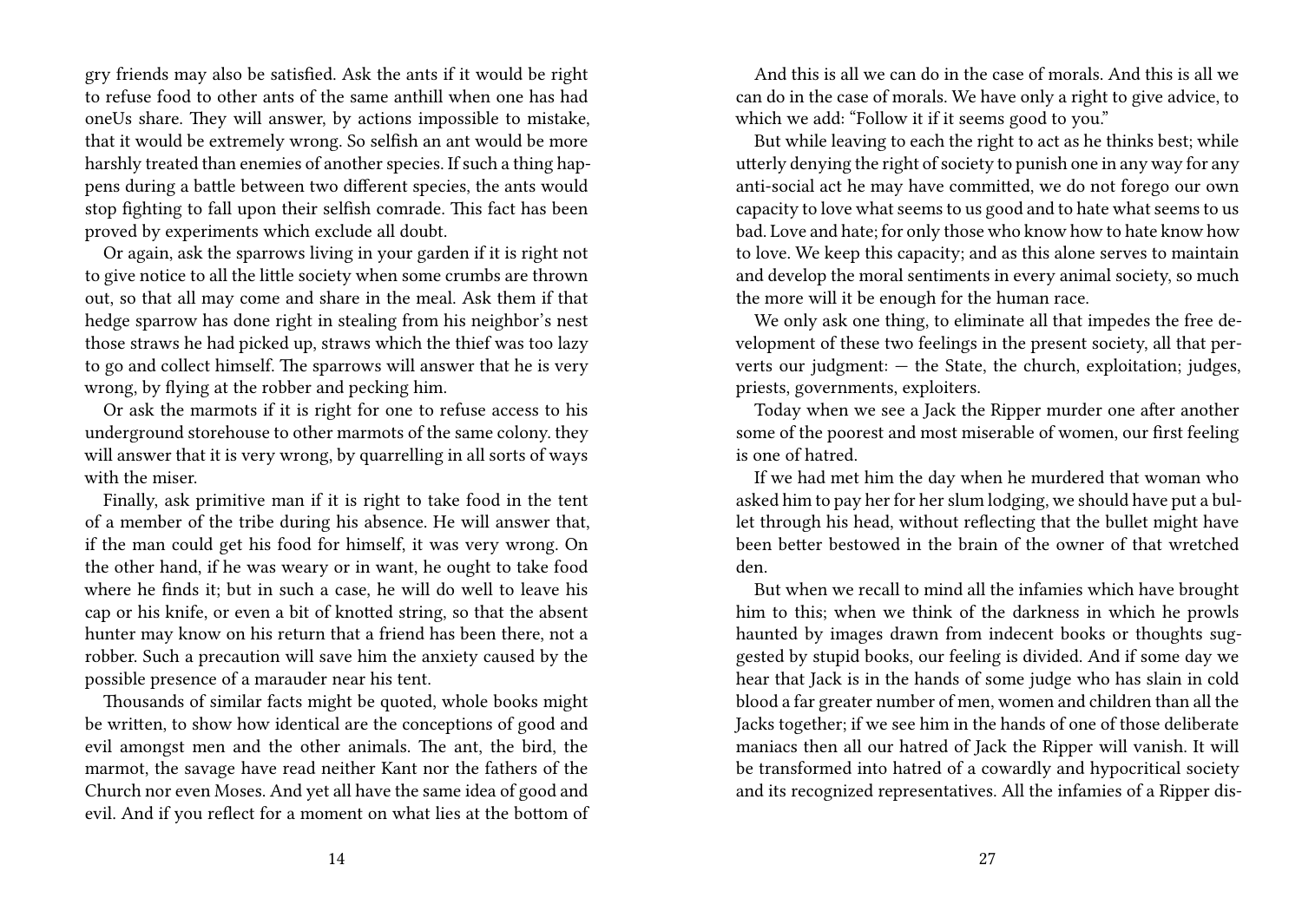Thus we only appeal to the principle of equality in moments of hesitation, and in ninety-nine cases out of a hundred act morally from habit. It must have been obvious that in all we have hitherto said, we have not attempted to enjoin anything,we have only set forth the manner in which things happen in the animal world and amongst mankind.

Formerly the church threatened men with hell to moralize them, and she succeeded in demoralizing them instead. The judge threatens with imprisonment, flogging, the gallows, in the name of those social principles he has filched from society; and he demoralizes them. And yet the very idea that the judge may disappear from the earth at the same time as the priest causes authoritarians of every shade to cry out about peril to society.

But we are not afraid to forego judges and their sentences. We forego sanctions of all kinds, even obligations to morality. We are not afraid to say: "Do what you will; act as you will"; because we are persuaded that the great majority of mankind, in proportion to their degree of enlightenment and the completeness with which they free themselves from existing fetters will behave and act always in a direction useful to society just as we are persuaded beforehand that a child will one day walk on its two feet and not on all fours simply because it is born of parents belonging to the genus Homo.

All we can do is to give advice. And again while giving it we add: "This advice will be valueless if your own experience and observation do not lead you to recognize that it is worth following." When we see a youth stooping and so contracting his chest and lungs we advise him to straighten himself, hold up his head and open his chest. We advise him to fill his lungs and take long breaths, because this will be his best safeguard against consumption. But at the same time we teach him physiology that he may understand the functions of his lungs, and himself choose the posture he knows to be the best.

this idea, you will see directly that what is considered good among ants, marmots, and Christian or atheist moralists is that which is useful for the preservation of the race; and that which is considered evil is that which is hurtful for race preservation. Not for the individual, as Bentham and Mill put it, but fair and good for the whole race.

The idea of good and evil has thus nothing to do with religion or a mystic conscience. It is a natural need of animal races. And when founders of religions, philosophers, and moralists tell us of divine or metaphysical entities, they are only recasting what each ant, each sparrow practices in its little society.

Is this useful to society? Then it is good. Is this hurtful? Then it is bad.

This idea may be extremely restricted among inferior animals, it may be enlarged among the more advanced animals; but its essence always remains the same.

Among ants it does not extend beyond the anthill. All sociable customs, all rules of good behavior are applicable only to the individuals in that one anthill, not to any others. One anthill will not consider another as belonging to the same family, unless under some exceptional circumstances, such as a common distress falling upon both. In the same way the sparrows in the Luxembourg Gardens in Paris, though they will mutually aid one another in a striking manner, will fight to the death with another sparrow from the Monge Square who may dare to venture into the Luxembourg. And the savage will look upon a savage of another tribe as a person to whom the usages of his own tribe do not apply. It is even allowable to sell to him, and to sell is always to rob the buyer more or less; buyer or seller, one or other is always "sold." A Tchoutche would think it a crime to sell to the members of his tribe: to them he gives without any reckoning. And civilized man, when at last he understands the relations between himself Ind the simplest Papuan, close relations, though imperceptible at the first glance, will extend his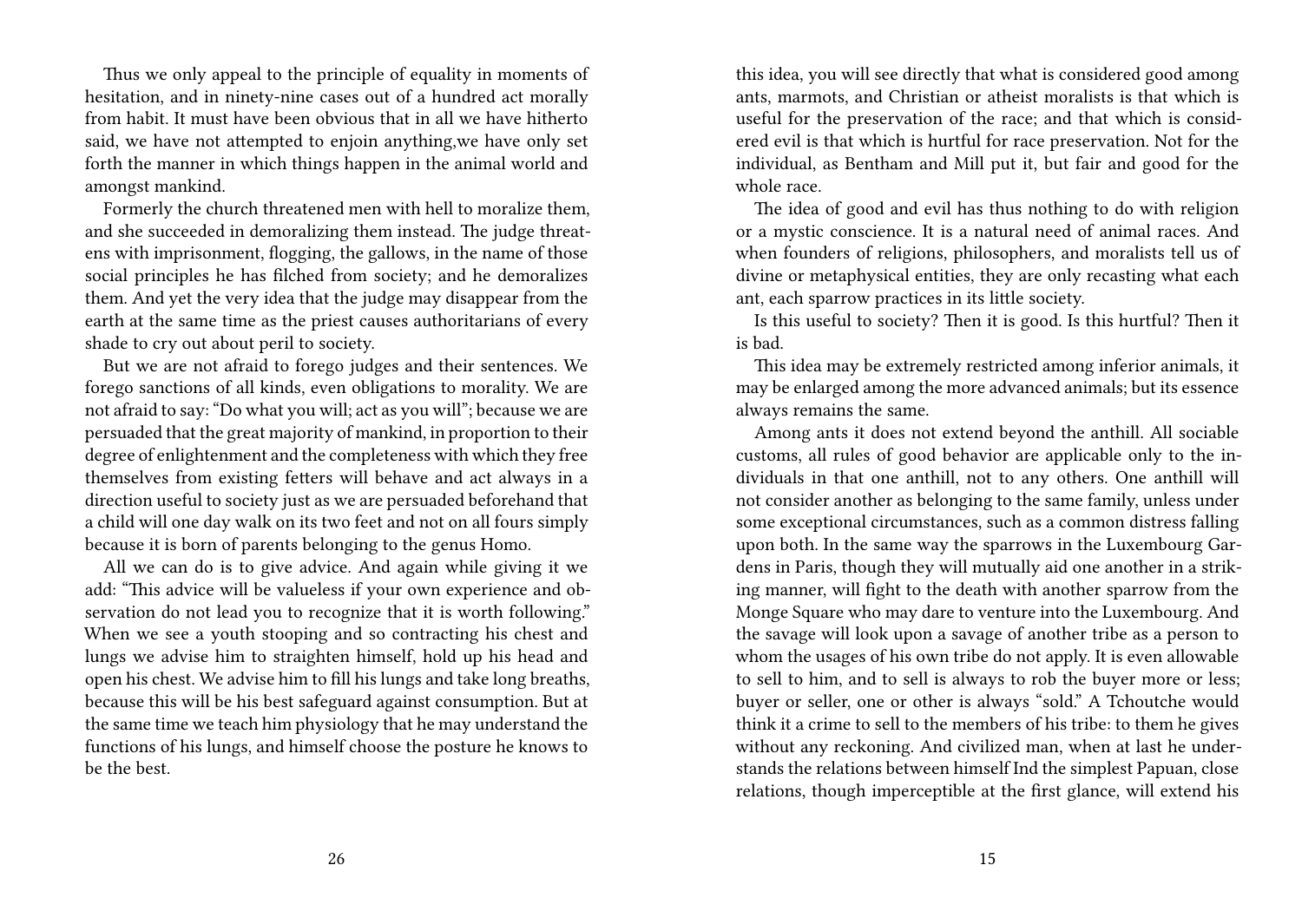principles of solidarity to the whole human race, and even to the animals. The idea enlarges, but its foundation remains the same.

On the other hand, the conception of good or evil varies according to the degree of intelligence or of knowledge acquired. There is nothing unchangeable about it. Primitive man may have thought it very right  $-$  that is, useful to the race  $-$  to eat his aged parents when they became a charge upon the community  $-$  a very heavy charge in the main. He may have also thought it useful to the community to kill his new-born children, and only keep two or three in each family, so that the mother could suckle them until they were three years old and lavish more of her tenderness upon them.

In our days ideas have changed, but the means of subsistence are no longer what they were in the Stone Age. Civilized man is not in the position of the savage family who have to choose between two evils: either to eat the aged parents or else all to get insufficient nourishment and soon find themselves unable to feed both the aged parents and the young children. We must transport ourselves into those ages, which we can scarcely call up in our mind, before we can understand that in the circumstances then existing, half-savage man may have reasoned rightly enough.

Ways of thinking may change. The estimate of what is useful or hurtful to the race changes, but the foundation remains the same. And if we wished to sum up the whole philosophy of the animal kingdom in a single phrase, we should see that ants, birds, marmots, and men are agreed on one point.

The morality which emerges from the observation of the whole animal kingdom may be summed up in the words: "Do to others what you would have them do to you in the same circumstances".

And it adds: "Take note that this is merely a piece of advice; but this advice is the fruit of the long experience of animals in society. And among the great mass of social animals, man included, it has become habitual to act on this principle. Indeed without this no society could exist, no race could have vanquished the natural obstacles against which it must struggle."

## **VII**

We have hitherto been speaking of the conscious, deliberate actions of man, those performed intentionally. But side by side with our conscious life we have an unconscious life which is very much wider. Yet we have only to notice how we dress in the morning, trying to fasten a button that we know we lost last night, or stretching out our hand to take something that we ourselves have moved away, to obtain an idea of this unconscious life and realize the enormous part it plays in our existence.

It makes up three-fourths of our relations with others. Our ways of speaking, smiling, frowning, getting heated or keeping cool in a discussion, are unintentional, the result of habits, inherited from our human or pre-human ancestors (only notice the likeness in expression between an angry man and an angry beast), or else consciously or unconsciously acquired.

Our manner of acting towards others thus tends to become habitual. To treat others as he would wish to be treated himself becomes with man and all sociable animals, simply a habit. So much so that a person does not generally even ask himself how he must act under such and such circumstances. It is only when the circumstances are exceptional, in some complex case or under the impulse of strong passion that he hesitates, and a struggle takes place between the various portions of his brain  $-$  for the brain is a very complex organ, the various portions of which act to a certain degree independently. When this happens, the man substitutes himself in imagination for the person opposed to him; he asks himself if he would like to be treated in such a way, and the better he has identified himself with the person whose dignity or interests he has been on the point of injuring, the more moral will his decision be. Or maybe a friend steps in and says to him: "Fancy yourself in his place; should you have suffered from being treated by him as he has been treated by you? And this is enough.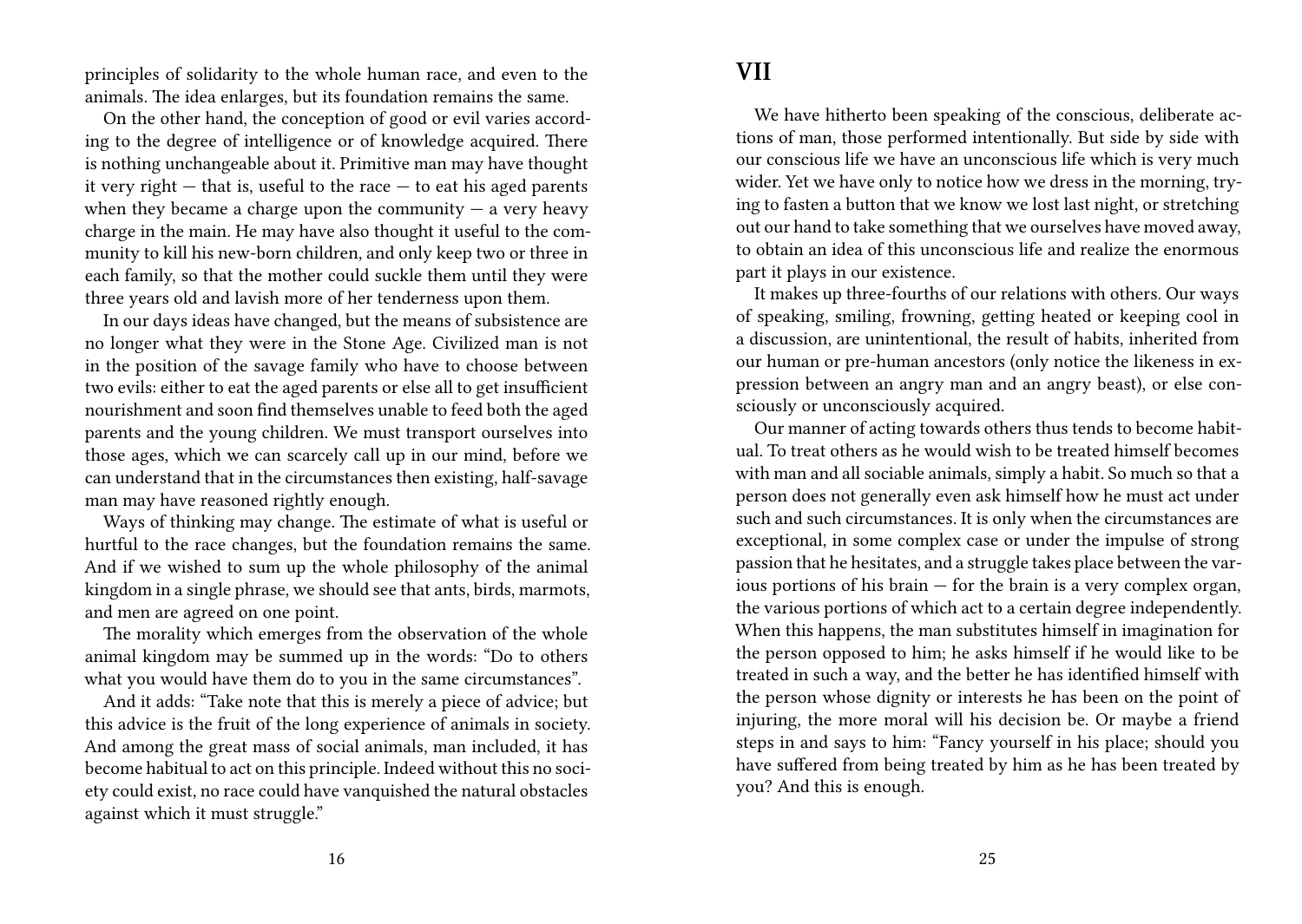Yes, certainly! Because any man with a heart asks beforehand that he may be slain if ever he becomes venomous; that a dagger may be plunged into his heart if ever he should take the place of a dethroned tyrant.

Ninety-nine men out of a hundred who have a wife and children would try to commit suicide for fear they should do harm to those they love, if they felt themselves going mad. Whenever a goodhearted man feels himself becoming dangerous to those he loves, he wishes to die before he is so.

Perovskaya and her comrades killed the Russian Czar. And all mankind, despite the repugnance to the spilling of blood, despite the sympathy for one who had allowed the serfs to be liberated, recognized their right to do as they did. Why? Not because the act was generally recognized as useful; two out of three still doubt if it were so. But because it was felt that not for all the gold in the world would Perovskaya and her comrades have consented to become tyrants themselves. Even those who know nothing of the drama are certain that it was no youthful bravado, no palace conspiracy, no attempt to gain power. It was hatred of tyranny, even to the scorn of self, even to the death.

"These men and women," it was said, "had conquered the right to kill"; as it was said of Louise Michel, "She had the right to rob." Or again, "They have the right to steal," in speaking of those terrorists who lived on dry bread, and stole a million or two of the Kishineff treasure.

Mankind has never refused the right to use force on those who have conquered that right, be it exercised upon the barricades or in the shadow of a cross-way. But if such an act is to produce a deep impression upon men's minds, the right must be conquered. Without this, such an act whether useful or not will remain merely a brutal fact, of no importance in the progress of ideas. People will see in it nothing but a displacement of force, simply the substitution of one exploiter for another.

Is it really this very simple principle which emerges from the observation of social animals and human societies? Is it applicable? And how does this principle pass into a habit and continually develop? This is what we are now going to see.

# **V**

The idea of good and evil exists within humanity itself. Man, whatever degree of intellectual development he may have attained, however his ideas may be obscured by prejudices and personal interest in general, considers as good that which is useful to the society wherein he lives, and as evil that which is hurtful to it.

But whence comes this conception, often so vague that it can scarcely be distinguished from a feeling? There are millions and millions of human beings who have never reflected about the human race. They know for the most part only the clan or family, rarely the nation, still more rarely mankind. How can it be that they should consider what is useful for the human race as good, or even attain a feeling of solidarity with their clan, in spite of all their narrow, selfish interests?

This fact has greatly occupied thinkers at all times, and it continues to occupy them still. We are going in our turn to give our view of the matter. But let us remark in passing that though the explanations of the fact may vary, the fact itself remains none the less incontestable. And should our explanation not be the true one, or should it be incomplete, the fact with its consequences to humanity will still remain. We may not be able fully to explain the origin of the planets revolving round the sun, but the planets revolve none the less, and one of them carries us with it in space.

We have already spoken of the religious explanation. If man distinguishes between good and evil, say theologians, it is God who has inspired him with this idea. Useful or hurtful is not for him to inquire; he must merely obey the fiat of his creator. We will not stop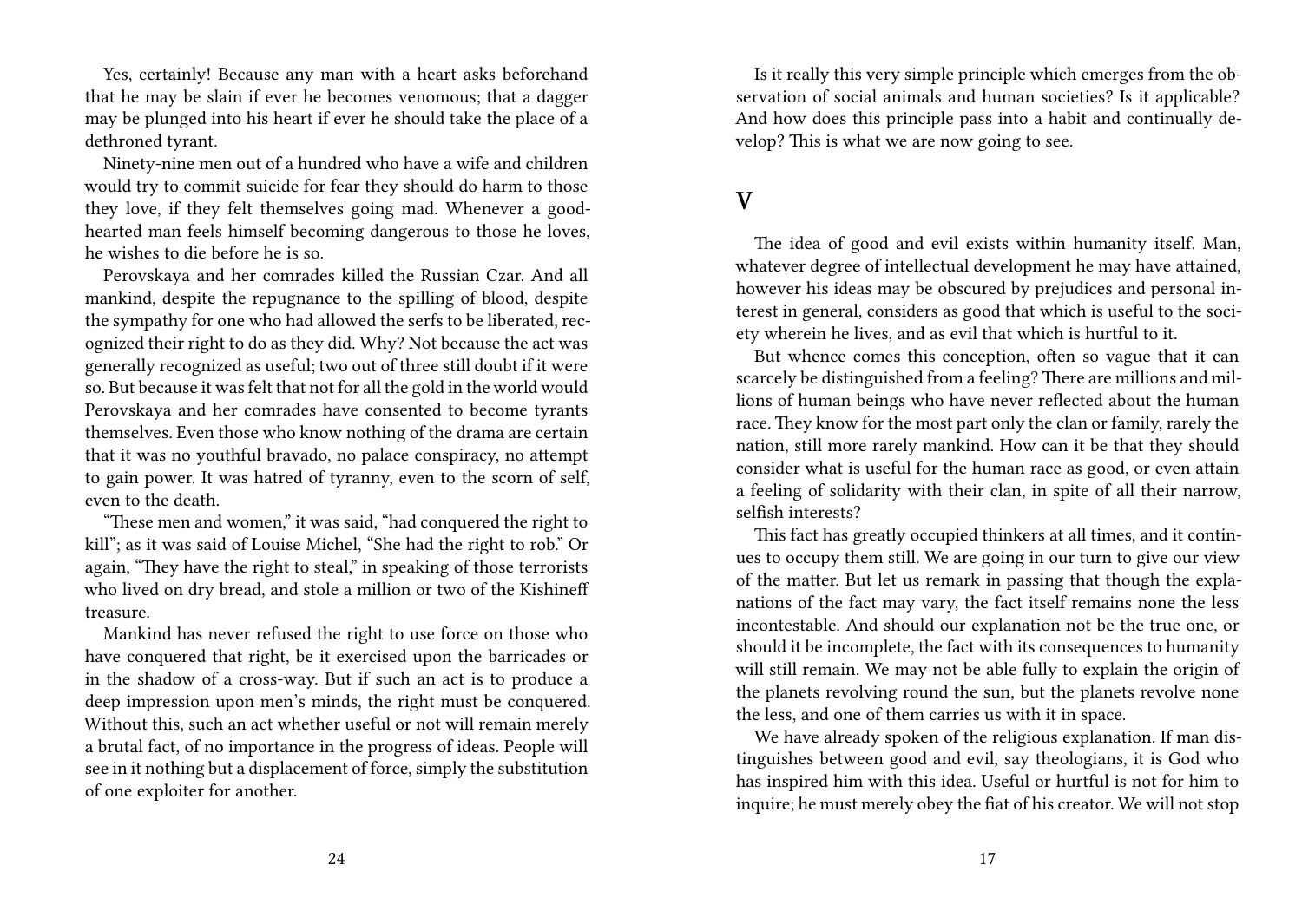at this explanation, fruit of the ignorance and terrors of the savage. We pass on.

Others have tried to explain the fact by law. It must have been law that developed in man the sense of just and unjust, right and wrong. Our readers may judge of this explanation for themselves. They know that law has merely utilized the social feelings of man, to slip in, among the moral precepts he accepts, various mandates useful to an exploiting minority, to which his nature refuses obedience. Law has perverted the feeling of justice instead of developing it. Again let us pass on.

Neither let us pause at the explanation of the Utilitarians. They will have it that man acts morally from self-interest, and they forget his feelings of solidarity with the whole race, which exist, whatever be their origin. There is some truth in the Utilitarian explanation. But it is not the whole truth. Therefore, let us go further.

It is again to the thinkers of the eighteenth century that we are indebted for having guessed, in part at all events, the origin of the moral sentiment.

In a fine work, The Theory of Moral Sentiment, left to slumber in silence by religious prejudice, and indeed but little known even among anti-religious thinkers, Adam Smith has laid his finger on the true origin of the moral sentiment. He does not seek it in mystic religious feelings; he finds it simply in the feeling of sympathy.

You see a man beat a child. You know that the beaten child suffers. Your imagination causes you yourself to suffer the pain inflicted upon the child; or perhaps its tears, its little suffering face tell you. And if you are not a coward, you rush at the brute who is beating it and rescue it from him.

This example by itself explains almost all the moral sentiments. The more powerful your imagination, the better you can picture to yourself what any being feels when it is made to suffer, and the more intense and delicate will your moral sense be. The more you are drawn to put yourself in the place of the other person, the more you feel the pain inflicted upon him, the insult offered him, the in-

anarchists, we proclaim beforehand that we disavow any way of treating others in which we should not like them to treat us; that we will no longer tolerate the inequality that has allowed some among us to use their strength, their cunning or their ability after a fashion in which it would annoy us to have such qualities used against ourselves. Equality in all things, the synonym of equity, this is anarchism in very deed. It is not only against the abstract trinity of law, religion, and authority that we declare war. By becoming anarchists we declare war against all this wave of deceit, cunning, exploitation, depravity, vice  $-$  in a word, inequality  $-$  which they have poured into all our hearts. We declare war against their way of acting, against their way of thinking. The governed, the deceived, the exploited, the prostitute, wound above all else our sense of equality. It is in the name of equality that we are determined to have no more prostituted, exploited, deceived and governed men and women.

Perhaps it may be said  $-$  it has been said sometimes "But if you think that you must always treat others as you would be treated yourself, what right have you to use force under any circumstances whatever? What right have you to level a cannon at any barbarous or civilized invaders of your country? What right have you to dispossess the exploiter? What right to kill not only a tyrant but a mere viper?"

What right? What do you mean by that singular word, borrowed from the law? Do you wish to know if I shall feel conscious of having acted well in doing this? If those I esteem will think I have done well? Is this what you ask? If so the answer is simple.

Yes, certainly! Because we ourselves should ask to be killed like venomous beasts if we went to invade Burmese or Zulus who have done us no harm. We should say to our son or our friend: "Kill me, if I ever take part in the invasion!"

Yes, certainly! Because we ourselves should ask to be dispossessed, if giving the lie to our principles, we seized upon an inheritance, did it fall from on high, to use it for the exploitation of others.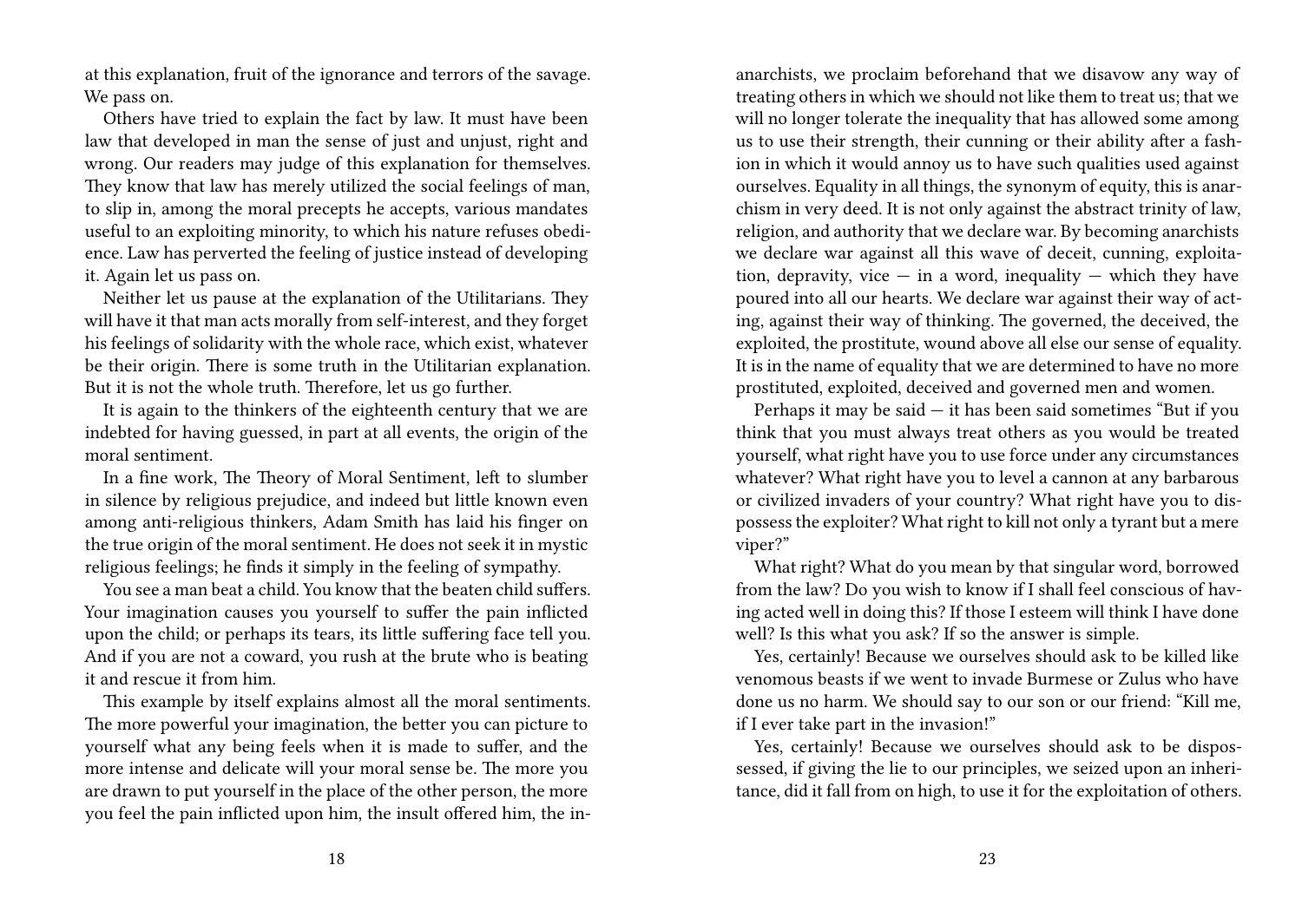moral sentiment. It is anterior in  $-$  animal evolution to the upright posture of man.

The moral sense is a natural faculty in us like the sense of smell or of touch.

As for law and religion, which also have preached this principle, they have simply filched it to cloak their own wares, their injunctions for the benefit of the conqueror, the exploiter, the priest. Without this principle of solidarity, the justice of which is so generally recognized, how could they have laid hold on men's minds? Each of them covered themselves with it as with a garment; like authority which made good its position by posing as the protector of the weak against the strong. By flinging overboard law, religion and authority, mankind can regain possession of the moral principle which has been taken from them. Regain that they may criticize it, and purge it from the adulterations wherewith priest, judge and ruler have poisoned it and are poisoning it yet.

Besides this principle of treating others as one wishes to be treated oneself, what is it but the very same principle as equality, the fundamental principle of anarchism? And how can any one manage to believe himself an anarchist unless he practices it?

We do not wish to be ruled. And by this very fact, do we not declare that we ourselves wish to rule nobody? We do not wish to be deceived, we wish always to be told nothing but the truth. And by this very fact, do we not declare that we ourselves do not wish to deceive anybody, that we promise to always tell the truth, nothing but the truth, the whole truth? We do not wish to have the fruits of our labor stolen from us. And by that very fact, do we not declare that we respect the fruits of others' labor?

By what right indeed can we demand that we should be treated in one fashion, reserving it to ourselves to treat others in a fashion entirely different? Our sense of equality revolts at such an idea.

Equality in mutual relations with the solidarity arising from it, this is the most powerful weapon of the animal world in the struggle for existence. And equality is equity. By proclaiming ourselves

justice of which he is a victim, the more will you be urged to act so that you may prevent the pain, insult, or injustice. And the more you are accustomed by circumstances, by those surrounding you, or by the intensity of your own thought and your own imagination, to act as your thought and imagination urge, the more will the moral sentiment grow in you, the more will it become habitual.

This is what Adam Smith develops with a wealth of examples. He was young when he wrote this book which is far superior to the work of his old age upon political economy. Free from religious prejudice, he sought the explanation of morality in a physical fact of human nature, and this is why official and non-official theological prejudice has put the treatise on the Black List for a century.

Adam Smith's only mistake was not to have understood that this same feeling of sympathy in its habitual stage exists among animals as well as among men.

The feeling of solidarity is the leading characteristic of all animals living in society. The eagle devours the sparrow, the wolf devours the marmot. But the eagles and the wolves respectively aid each other in hunting, the sparrow and the marmot unite among themselves against the beasts and birds of prey so effectually that only the very clumsy ones are caught. In all animal societies solidarity is a natural law of far greater importance than that struggle for existence, the virtue of which is sung by the ruling classes in every strain that may best serve to stultify us.

When we study the animal world and try to explain to ourselves that struggle for existence maintained by each living being against adverse circumstances and against its enemies, we realize that the more the principles of solidarity and equality are developed in an animal society and have become habitual to it, the more chance has it of surviving and coming triumphantly out of the struggle against hardships and foes. The more thoroughly each member of the society feels his solidarity with each other member of the society, the more completely are developed in all of them those two qualities which are the main factors of all progress: courage on the one hand,